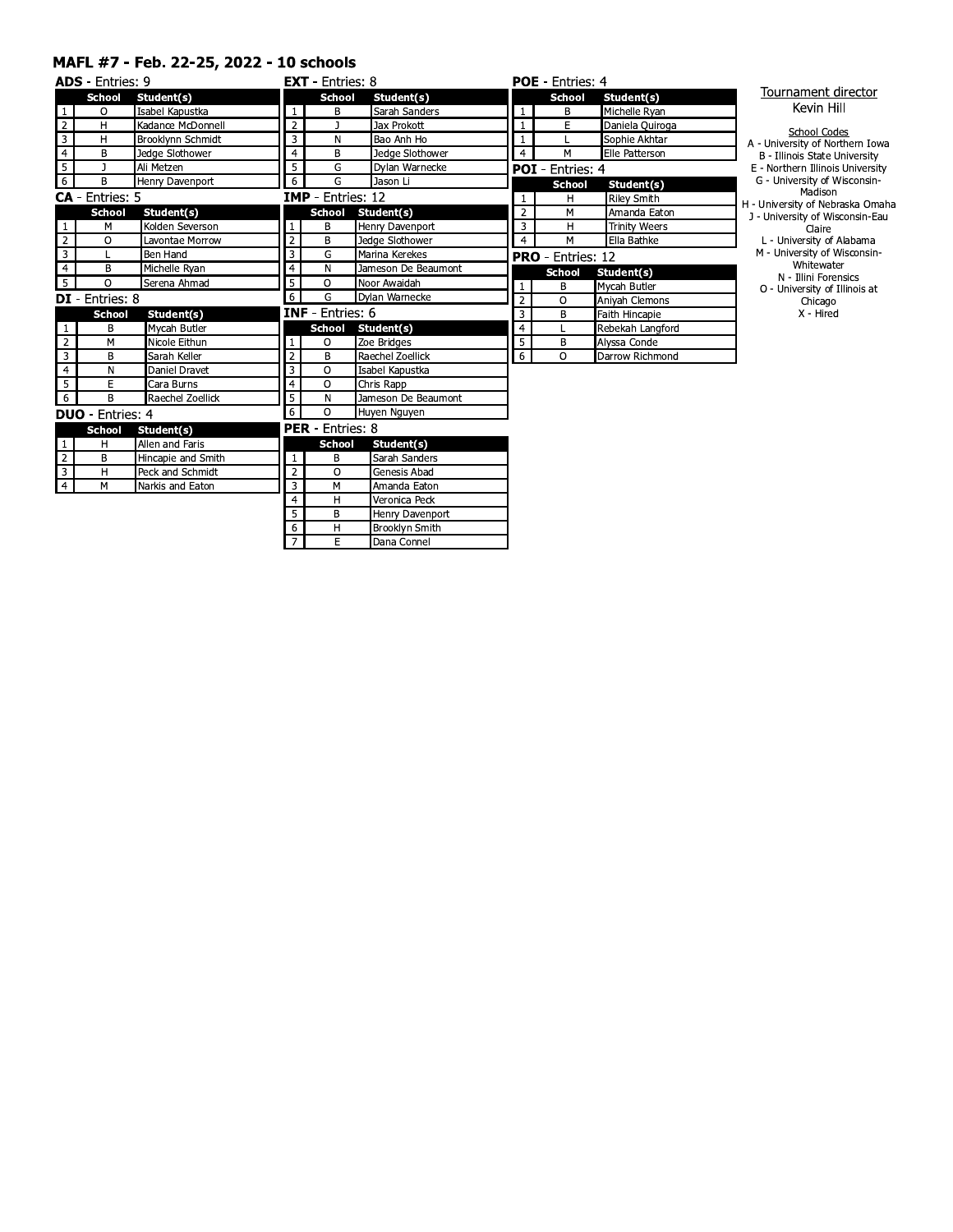#### **MAFL #7 Team sweepstakes**

| Team                                   | <b>ADS</b> | <b>CA</b> |    | DUO          | <b>EXT</b> | <b>IMP</b> | INF. | PER | POE      | POI | PRO | Total | <b>Place</b> |
|----------------------------------------|------------|-----------|----|--------------|------------|------------|------|-----|----------|-----|-----|-------|--------------|
| Illinois State University (B)          | 9          |           | 25 | 8            | 19         | 23         | 8    | 16  | 10       |     | 26  | 148   |              |
| University of Illinois at Chicago (O)  | 12         | 11        | 0  | $\mathbf{0}$ | 0          |            | 22   | 10  | $\Omega$ | 0   | 13  | 75    |              |
| University of Nebraska Omaha (H)       | 18         |           | 0  | 16           | υ          |            | C    | 13  |          | 16  |     | 63    |              |
| University of Wisconsin-Whitewater (M) | 0          | 10        | 10 | 4            | 0          |            | 0    | 6   |          | 12  |     | 46    |              |
| Illini Forensics (N)                   |            |           | 6  | $\Omega$     | 9          | 4          | 3    | 0   |          | 0   |     | 23    | 5            |
| University of Alabama (L)              | 0          | 6         | 0  | 0            | 0          |            | 0    | 0   | 10       | 0   | n   | 22    | 6            |
| University of Wisconsin-Eau Claire (J) | 5          |           |    | 0            | 12         |            |      | 0   |          | 0   |     | 17    |              |
| University of Wisconsin-Madison (G)    | 0          |           | 0  | $\Omega$     | 5          | . .        | 0    | 0   |          | 0   |     | 16    | 8            |
| Northern Illinois University (E)       | 0          |           |    | $\Omega$     | 0          |            |      |     | 10       | 0   |     | 15    | 9            |
| University of Northern Iowa (A)        | C          |           | 0  |              |            |            |      | ι.  |          |     |     | 0     | 10           |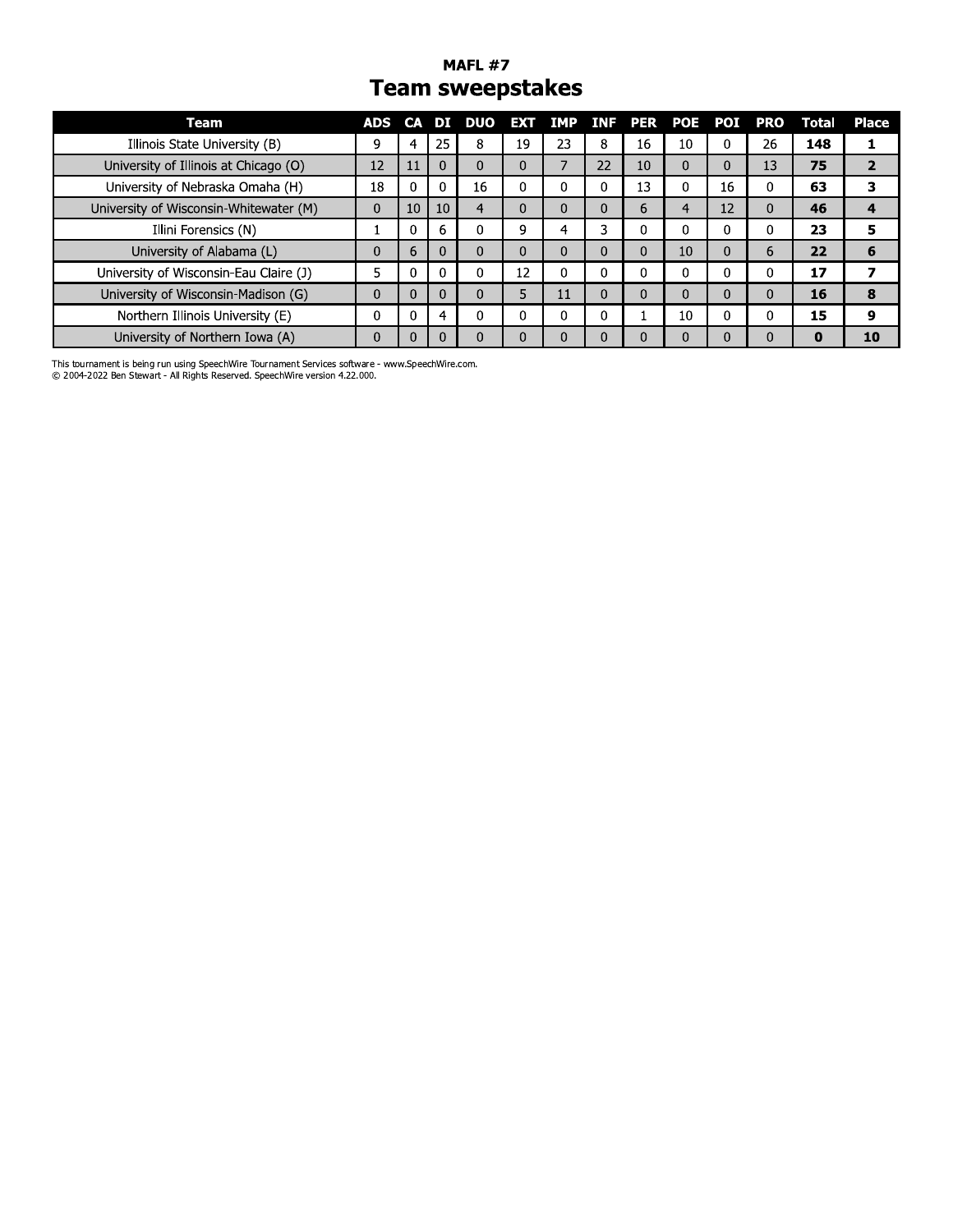#### MAFL  $\#$  / After Dinner Speaking

| Code           | <b>Team</b>                        | Competitor(s)     | <b>Division</b> |       | <b>Prelims</b> | Rank  | Spkr.  | <b>Prelim</b>  |
|----------------|------------------------------------|-------------------|-----------------|-------|----------------|-------|--------|----------------|
|                |                                    |                   |                 | п     | $\overline{2}$ | total | points | result         |
| A1             | University of Northern Iowa        | Haley Cummings    | Open            | 4(21) | 4(20)          | 8     | 41     | 8              |
| <b>B7</b>      | Illinois State University          | Henry Davenport   | Open            | 2(23) | 3(22)          | 5.    | 45     | 5              |
| B <sub>8</sub> | Illinois State University          | Jedge Slothower   | Open            | 3(22) | 1(24)          | 4     | 46     | $\mathbf{z}$   |
| H <sub>4</sub> | University of Nebraska Omaha       | Brooklynn Schmidt | Open            | 2(23) | 1(25)          | 3     | 48     | $\mathbf{1}$   |
| H <sub>5</sub> | University of Nebraska Omaha       | Kadance McDonnell | Open            | 3(22) | 2(23)          | 5     | 45     | 5              |
| J1             | University of Wisconsin-Eau Claire | Ali Metzen        | Open            | 1(25) | 4(21)          | 5     | 46     | 4              |
| M1             | University of Wisconsin-Whitewater | Amanda Eaton      | <b>Novice</b>   | 4(20) | 4(20)          | 8     | 40     | 9              |
| N <sub>2</sub> | Illini Forensics                   | Daniel Dravet     | <b>Novice</b>   | 4(21) | 2(24)          | 6     | 45     | $\overline{ }$ |
| O <sub>5</sub> | University of Illinois at Chicago  | Isabel Kapustka   | Open            | 1(24) | 3(22)          | 4     | 46     | $\mathbf{z}$   |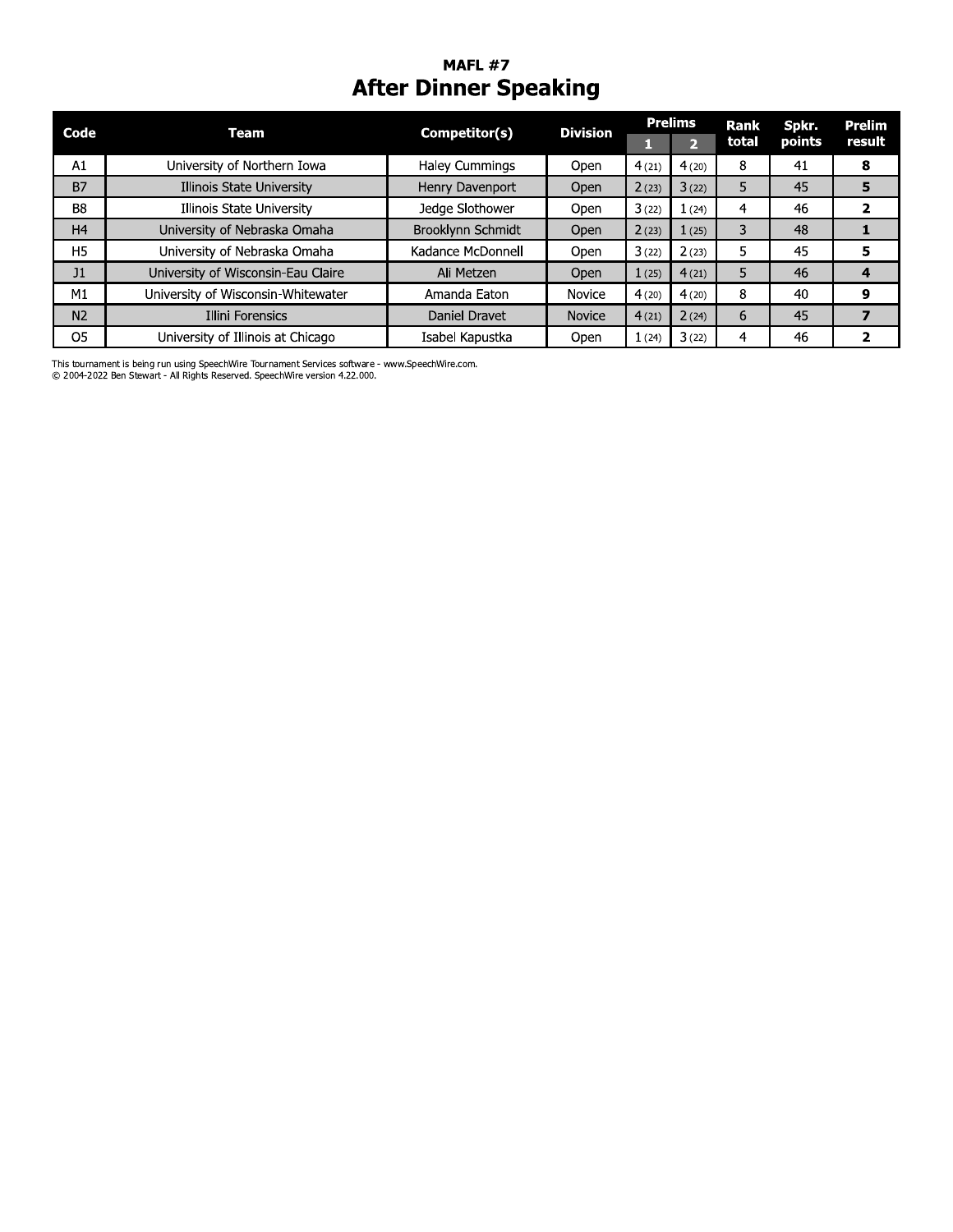# **MAFL #7**<br>Communication Analysis

| Code           | Team                               | Competitor(s)   | <b>Division</b> | <b>Prelims</b>         |                        |       | Rank Head to Spkr. Recips |    |      | Prelim |
|----------------|------------------------------------|-----------------|-----------------|------------------------|------------------------|-------|---------------------------|----|------|--------|
|                |                                    |                 |                 |                        |                        | total | head points               |    |      | result |
| <b>B6</b>      | Illinois State University          | Michelle Rvan   | Open            | $4(20), 4(22)$ $4(20)$ |                        | 12    |                           | 62 | 0.75 |        |
| L <sub>4</sub> | University of Alabama              | Ben Hand        | Open            | 5(17), 3(23)           | $1(23)$ $\blacksquare$ | 9     |                           | 63 | 1.53 |        |
| M6             | University of Wisconsin-Whitewater | Kolden Severson | Open            | $1(23), 2(24)$ 2(22)   |                        |       |                           | 69 | 2.00 |        |
| O <sub>6</sub> | University of Illinois at Chicago  | Lavontae Morrow | Open            | 3(21), 1(25)           | 3(21)                  |       |                           | 67 | 1.67 |        |
| O7             | University of Illinois at Chicago  | Serena Ahmad    | Open            | $2(22), 5(20)$ 5 (19)  |                        | 12    |                           | 61 | 0.90 |        |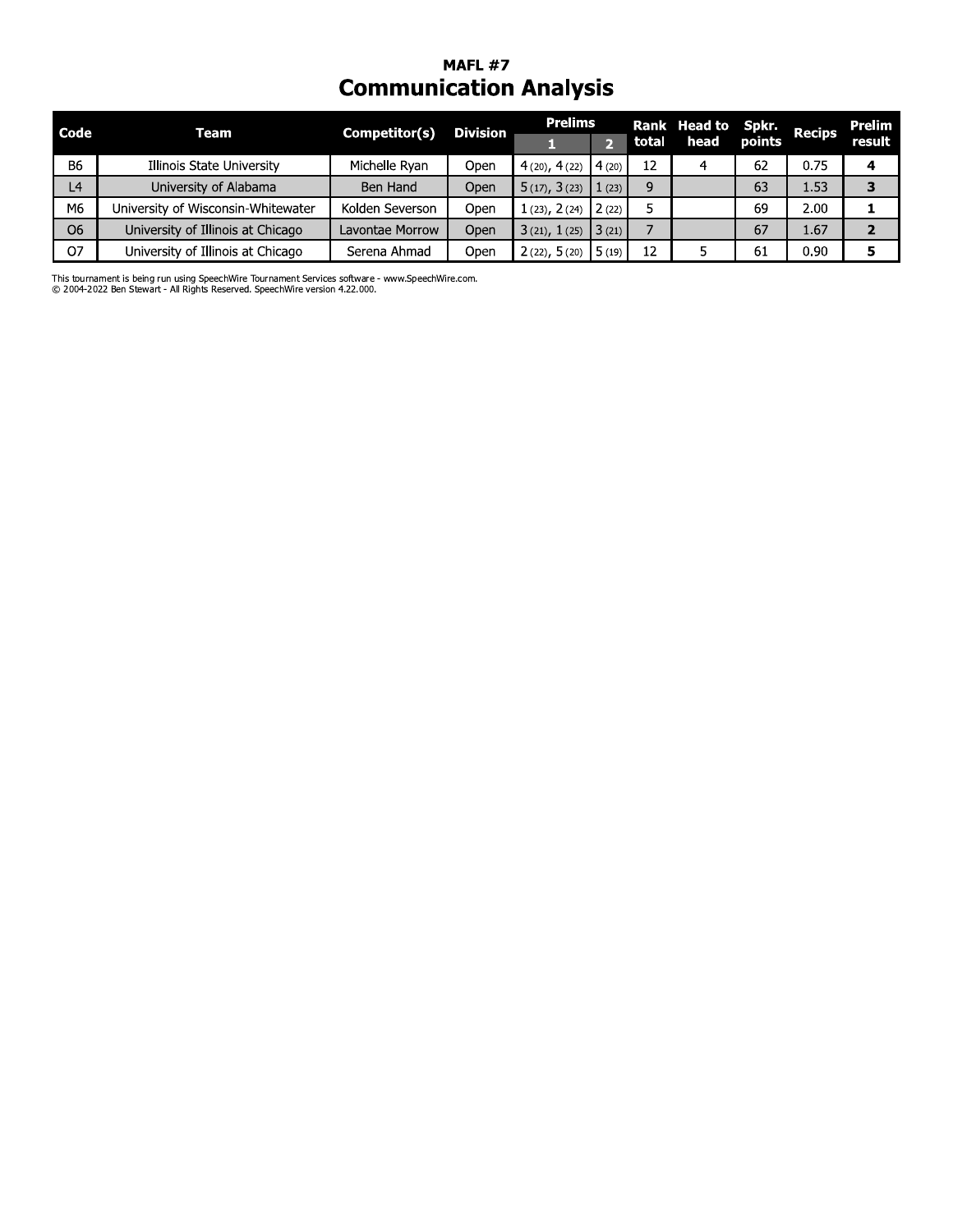#### **MAFL #7 Dramatic Interpretation**

| Code           | Team                               | Competitor(s)    | <b>Division</b> | <b>Prelims</b> |                | <b>Rank</b> | Spkr.  | <b>Prelim</b> |
|----------------|------------------------------------|------------------|-----------------|----------------|----------------|-------------|--------|---------------|
|                |                                    |                  |                 |                | $\overline{2}$ | total       | points | result        |
| <b>B1</b>      | Illinois State University          | Mycah Butler     | Open            | $1$ (25)       | 1(24)          |             | 49     |               |
| <b>B2</b>      | Illinois State University          | Sarah Keller     | Open            | 1(24)          | 3(22)          | 4           | 46     | 4             |
| B <sub>3</sub> | Illinois State University          | Raechel Zoellick | Open            | 2(23)          | 3(22)          | 5           | 45     | 5             |
| E1             | Northern Illinois University       | Cara Burns       | Novice          | 4(20)          | 2(23)          | 6           | 43     | 6             |
| M1             | University of Wisconsin-Whitewater | Amanda Eaton     | Novice          | 3(22)          | 4(21)          |             | 43     |               |
| M <sub>2</sub> | University of Wisconsin-Whitewater | Nicole Eithun    | Open            | 3(23)          | 1(24)          | 4           | 47     |               |
| N1             | Illini Forensics                   | Krystal Sanchez  | Open            | 4(21)          | 4(20)          | 8           | 41     | 8             |
| N <sub>2</sub> | Illini Forensics                   | Daniel Dravet    | <b>Novice</b>   | 2(24)          | 2(23)          |             | 47     |               |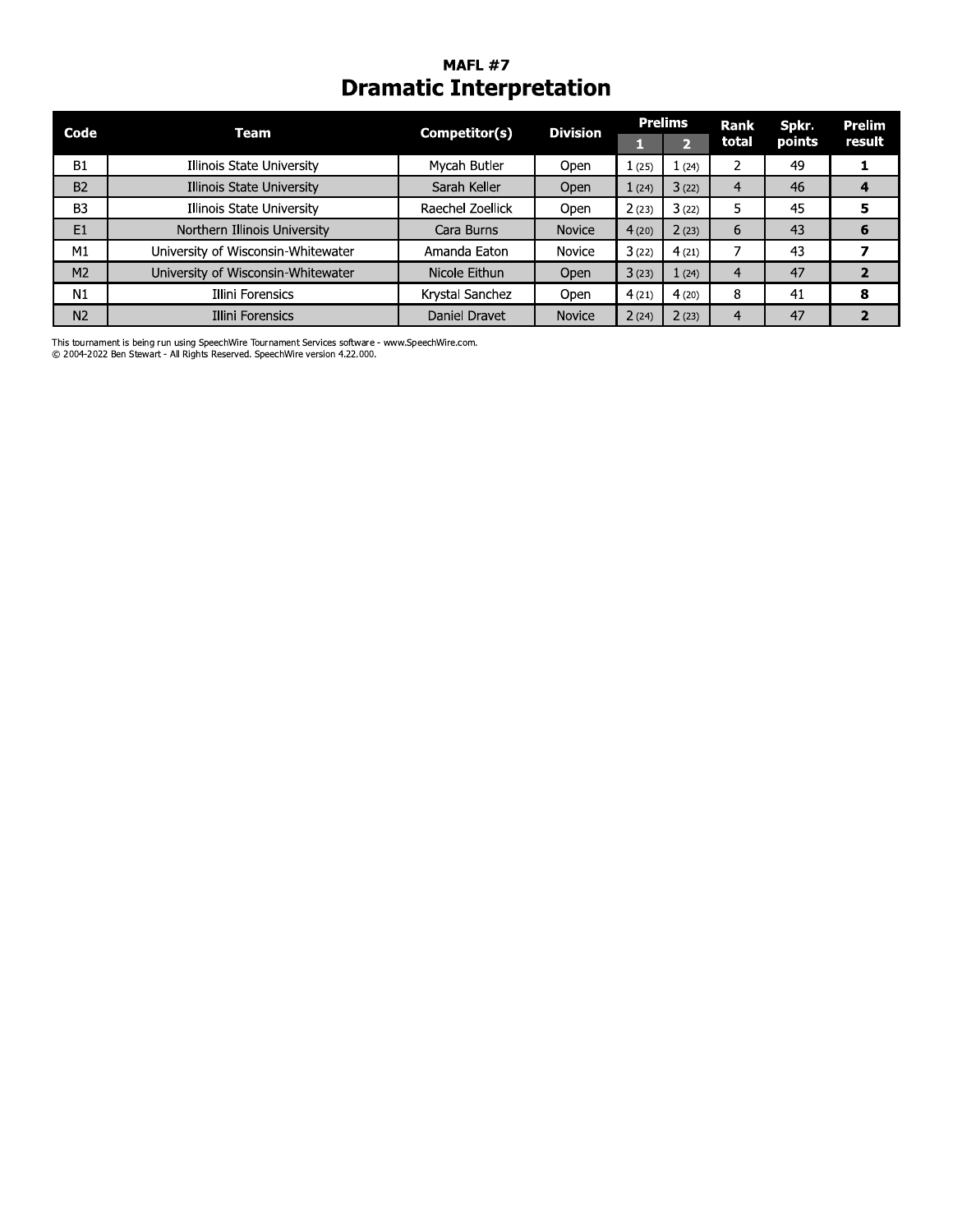#### **MAFL #7 Duo Interpretation**

| <b>Code</b>    | Team                                   | Competitor(s)                          | <b>Division</b> | <b>Prelims</b> |                  | <b>Rank</b> | <b>Head</b><br>to | Spkr. |               | Prelim |
|----------------|----------------------------------------|----------------------------------------|-----------------|----------------|------------------|-------------|-------------------|-------|---------------|--------|
|                |                                        |                                        |                 |                |                  | total       | head              |       | points Recips | result |
| <b>B5</b>      | Illinois State University              | Faith Hincapie and Zoe Smith           | Open            | 2<br>(24)      | 2(21), 2<br>(24) | 6           |                   | 69    | 1.50          | 2      |
| H <sub>3</sub> | University of Nebraska Omaha           | Veronica Peck and Brooklynn<br>Schmidt | Open            | 4<br>(22)      | 1(22), 3<br>(22) | 8           |                   | 66    | 1.58          | 3      |
| H7             | University of Nebraska Omaha           | Keith Allen and Abigail Faris          | Open            | (25)           | 3(20), 1<br>(25) | 5           |                   | 70    | 2.33          |        |
| M1             | University of Wisconsin-<br>Whitewater | Kensington Narkis and Amanda<br>Eaton  | <b>Novice</b>   | 3<br>(23)      | 4(17), 4<br>(21) | 11          |                   | 61    | 0.83          | 4      |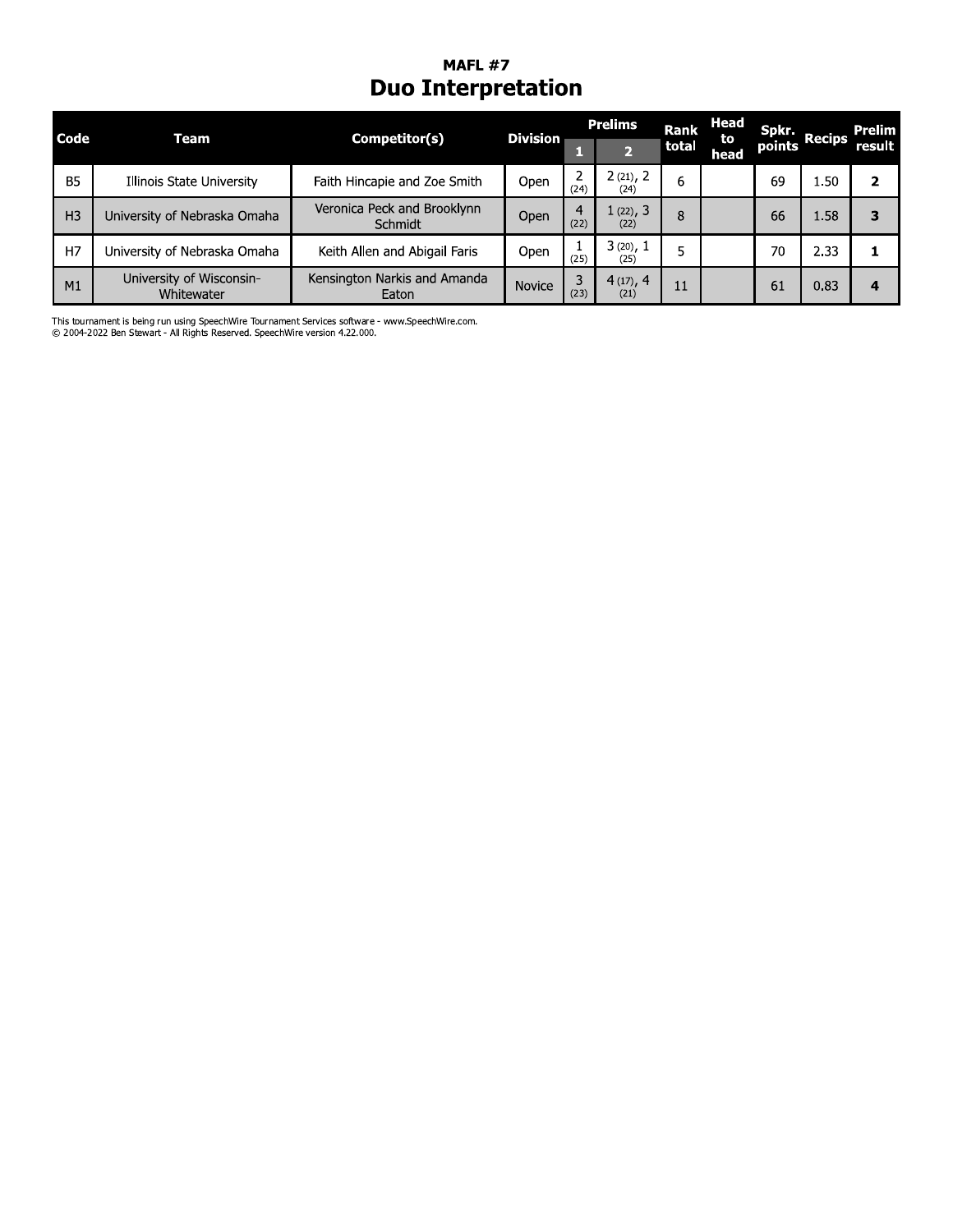#### **MAFL #7 Extemporaneous Speaking**

| Code           | Team                               | Competitor(s)   | <b>Division</b> | <b>Prelims</b> |          | <b>Rank</b> | Spkr.  | <b>Prelim</b> |
|----------------|------------------------------------|-----------------|-----------------|----------------|----------|-------------|--------|---------------|
|                |                                    |                 |                 |                | স        | total       | points | result        |
| B <sub>8</sub> | Illinois State University          | Jedge Slothower | Open            | 2(23)          | 2(23)    | 4           | 46     | 4             |
| B <sub>9</sub> | Illinois State University          | Sarah Sanders   | Open            | 2(24)          | 1(25)    | 3           | 49     |               |
| G2             | University of Wisconsin-Madison    | Charles Johnson | <b>Novice</b>   | 4(22)          | 4(17)    | 8           | 39     | 8             |
| G <sub>3</sub> | University of Wisconsin-Madison    | Dylan Warnecke  | <b>Novice</b>   | 3(22)          | 4(19)    |             | 41     | 6             |
| G4             | University of Wisconsin-Madison    | Jason Li        | Novice          | 3(23)          | 3(20)    | 6           | 43     | 5             |
| G <sub>5</sub> | University of Wisconsin-Madison    | Brian Deisher   | <b>Novice</b>   | 4(20)          | 3(19)    |             | 39     |               |
| <b>J2</b>      | University of Wisconsin-Eau Claire | Jax Prokott     | Novice          | 1(25)          | $1$ (25) |             | 50     |               |
| N <sub>4</sub> | <b>Illini Forensics</b>            | Bao Anh Ho      | Open            | 1(24)          | 2(24)    | 3           | 48     | З             |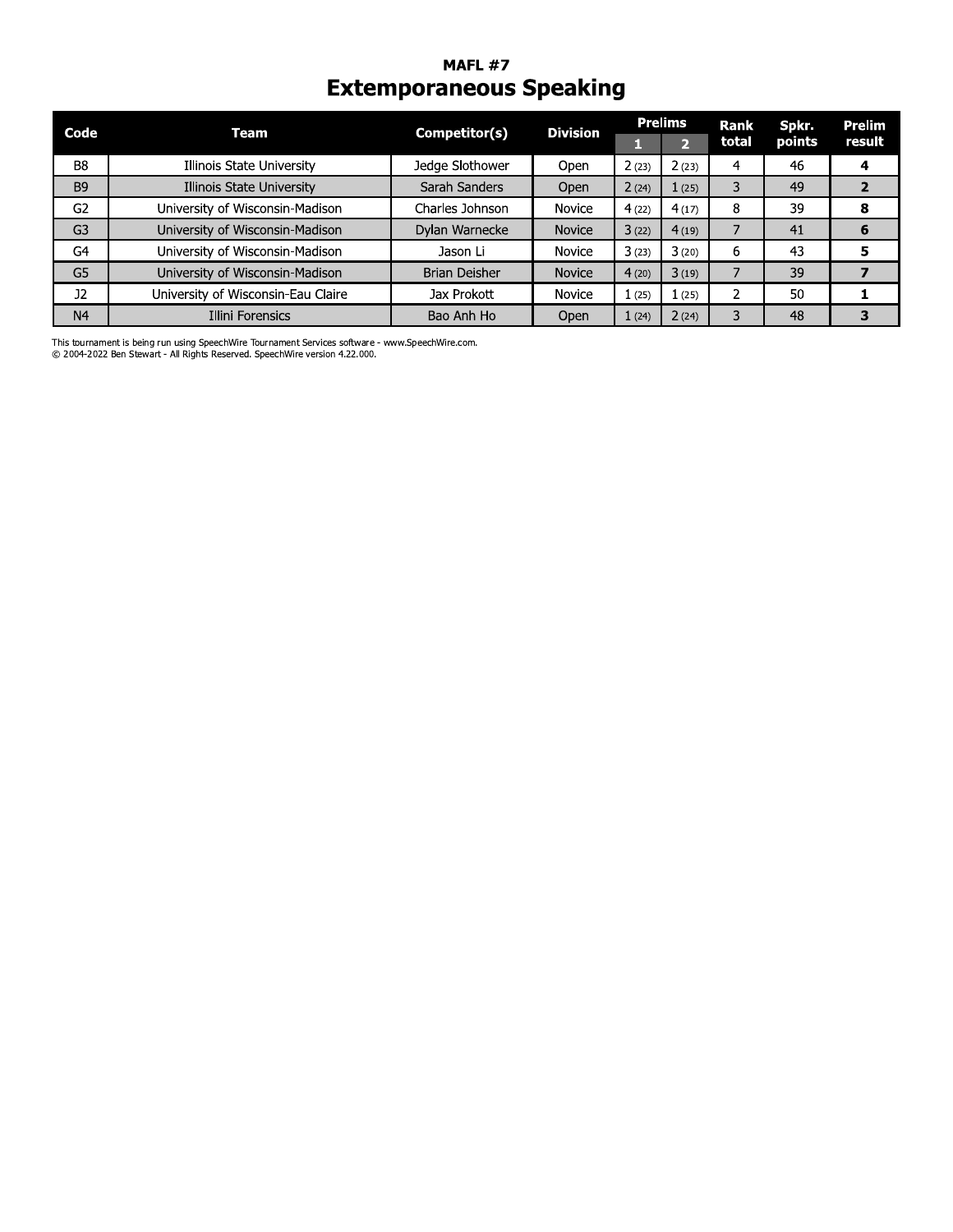# **MAFL #7**<br>Impromptu Speaking

| Code           | Team                              | Competitor(s)        | <b>Division</b> |       | <b>Prelims</b> | Rank  | Spkr.  | Prelim |
|----------------|-----------------------------------|----------------------|-----------------|-------|----------------|-------|--------|--------|
|                |                                   |                      |                 |       | $\overline{2}$ | total | points | result |
| <b>B7</b>      | Illinois State University         | Henry Davenport      | Open            | 2(23) | 1(22)          | 3     | 45     | 2      |
| B <sub>8</sub> | Illinois State University         | Jedge Slothower      | Open            | 1(23) | 5(19)          | 6     | 42     | 4      |
| E <sub>4</sub> | Northern Illinois University      | Chris English        | <b>Novice</b>   | 4(20) | 5(17)          | 9     | 37     | 11     |
| G1             | University of Wisconsin-Madison   | Marina Kerekes       | <b>Novice</b>   | 5(19) | 2(23)          |       | 42     | 6      |
| G <sub>2</sub> | University of Wisconsin-Madison   | Charles Johnson      | Novice          | 2(22) | 5(18)          |       | 40     | 7      |
| G <sub>3</sub> | University of Wisconsin-Madison   | Dylan Warnecke       | <b>Novice</b>   | 3(21) | 2(21)          | 5     | 42     | 3      |
| G <sub>4</sub> | University of Wisconsin-Madison   | Jason Li             | <b>Novice</b>   | 5(17) | 5(18)          | 10    | 35     | 12     |
| G <sub>5</sub> | University of Wisconsin-Madison   | <b>Brian Deisher</b> | <b>Novice</b>   | 4(21) | 4(20)          | 8     | 41     | 8      |
| G6             | University of Wisconsin-Madison   | Pear Weerakul        | Novice          | 5(20) | 4(19)          | 9     | 39     | 10     |
| H <sub>2</sub> | University of Nebraska Omaha      | Brooklyn Smith       | Open            | 5(19) | 3(22)          | 8     | 41     | 8      |
| N <sub>3</sub> | Illini Forensics                  | Jameson De Beaumont  | Novice          | 3(22) | 3(20)          | 6     | 42     | 4      |
| O <sub>3</sub> | University of Illinois at Chicago | Noor Awaidah         | Open            | 1(24) | 1(24)          |       | 48     |        |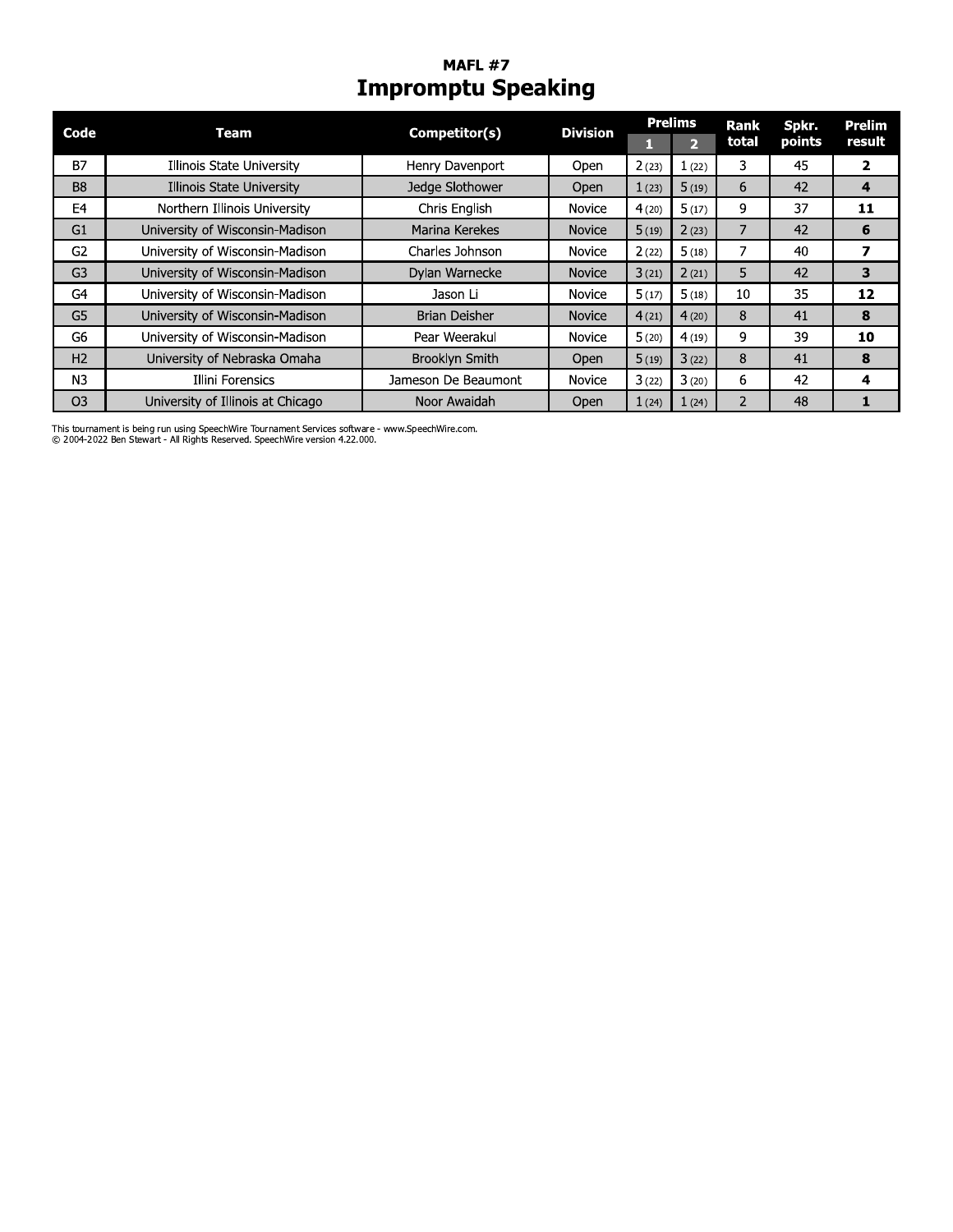#### MAFL  $\#$  / **Informative Speaking**

|                | MAFL #7<br><b>Informative Speaking</b> |                     |                 |                       |                |       |              |        |               |               |  |  |
|----------------|----------------------------------------|---------------------|-----------------|-----------------------|----------------|-------|--------------|--------|---------------|---------------|--|--|
| Code           | Team                                   | Competitor(s)       | <b>Division</b> | <b>Prelims</b>        |                |       | Rank Head to | Spkr.  | <b>Recips</b> | <b>Prelim</b> |  |  |
|                |                                        |                     |                 |                       | $\overline{2}$ | total | head         | points |               | result        |  |  |
| B <sub>3</sub> | Illinois State University              | Raechel Zoellick    | Open            | 2(22), 3(21)          | $, 1$ (25)     | 6     |              | 68     | 1.83          | $\mathbf{2}$  |  |  |
| N <sub>3</sub> | <b>Illini Forensics</b>                | Jameson De Beaumont | <b>Novice</b>   | $6(17), 5(18)$ 5 (18) |                | 16    |              | 53     | 0.57          | 5             |  |  |
| O10            | University of Illinois at Chicago      | Chris Rapp          | Open            | $4(19)$ , $4(20)$     | 4(21)          | 12    |              | 60     | 0.75          | 4             |  |  |
| O <sub>5</sub> | University of Illinois at Chicago      | Isabel Kapustka     | Open            | 3(20), 2(22)          | 13(23)         | 8     |              | 65     | 1.17          | 3             |  |  |
| O <sub>8</sub> | University of Illinois at Chicago      | Zoe Bridges         | Open            | 1(24), 1(24)          | 2(24)          | 4     |              | 72     | 2.50          | ı.            |  |  |
| O <sub>9</sub> | University of Illinois at Chicago      | Huyen Nguyen        | Open            | $5(18), 6(17)$ 6(17)  |                | 17    |              | 52     | 0.53          | 6             |  |  |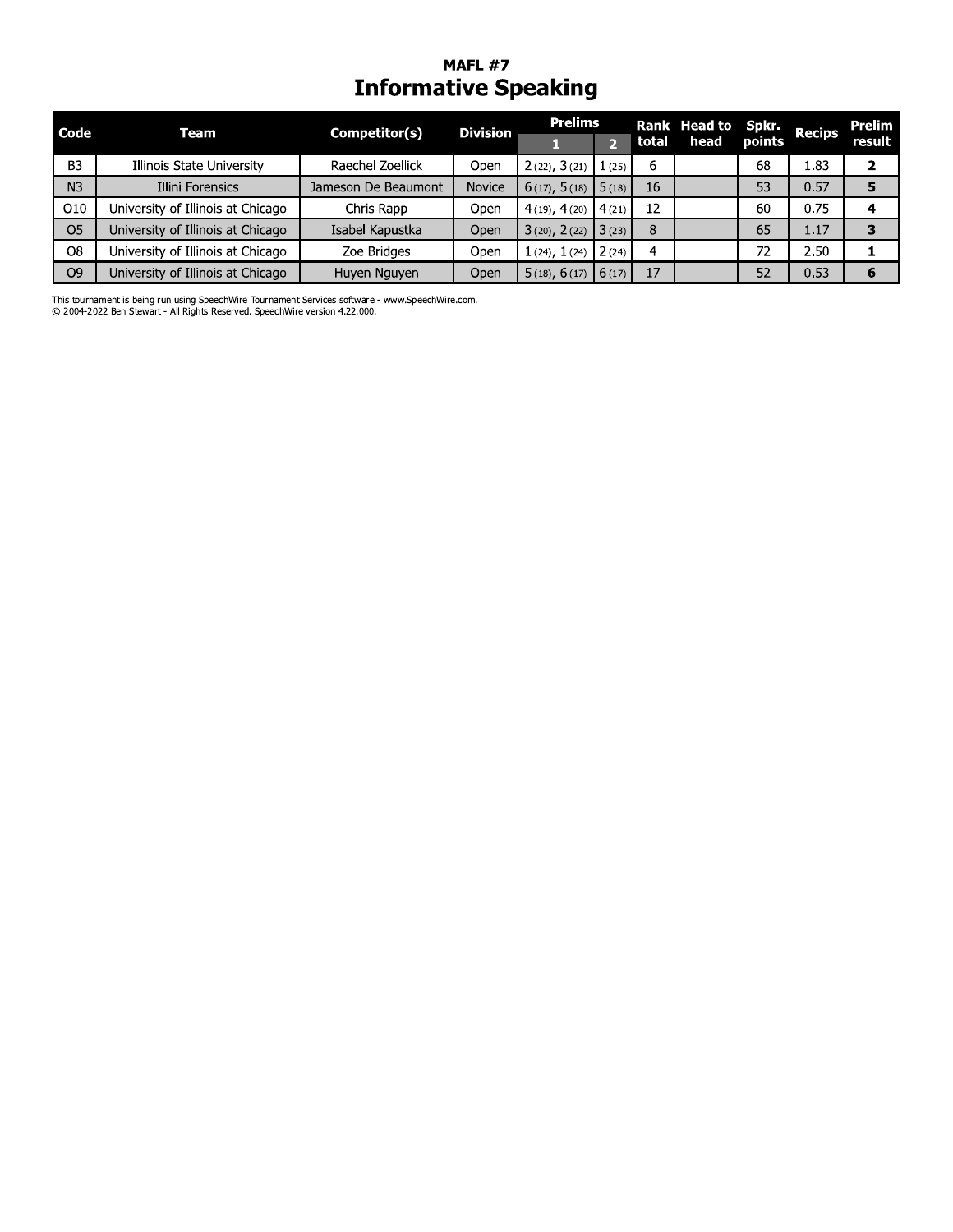# MAFL #7<br>**Persuasive Speaking**

| Code           | Team                               | Competitor(s)   | <b>Division</b> | <b>Prelims</b> |              | <b>Rank</b> | Spkr.  | Prelim |
|----------------|------------------------------------|-----------------|-----------------|----------------|--------------|-------------|--------|--------|
|                |                                    |                 |                 |                | $\mathbf{D}$ | total       | points | result |
| <b>B7</b>      | Illinois State University          | Henry Davenport | Open            | 3(21)          | 3(21)        | 6           | 42     | 5      |
| B <sub>9</sub> | Illinois State University          | Sarah Sanders   | Open            | 1(24)          | 2(24)        |             | 48     |        |
| E <sub>5</sub> | Northern Illinois University       | Dana Connel     | Novice          | 4(18)          | 3(23)        |             | 41     | 6      |
| H <sub>2</sub> | University of Nebraska Omaha       | Brooklyn Smith  | Open            | 2(22)          | 1(23)        |             | 45     |        |
| H <sub>3</sub> | University of Nebraska Omaha       | Veronica Peck   | Open            | 1(24)          | (25)         |             | 49     |        |
| M1             | University of Wisconsin-Whitewater | Amanda Eaton    | <b>Novice</b>   | 3(21)          | 4(20)        |             | 41     | 6      |
| N4             | Illini Forensics                   | Bao Anh Ho      | Open            | 4(20)          | 4(22)        | 8           | 42     | 8      |
| O <sub>4</sub> | University of Illinois at Chicago  | Genesis Abad    | Open            | 2(23)          | 2(22)        | 4           | 45     | 4      |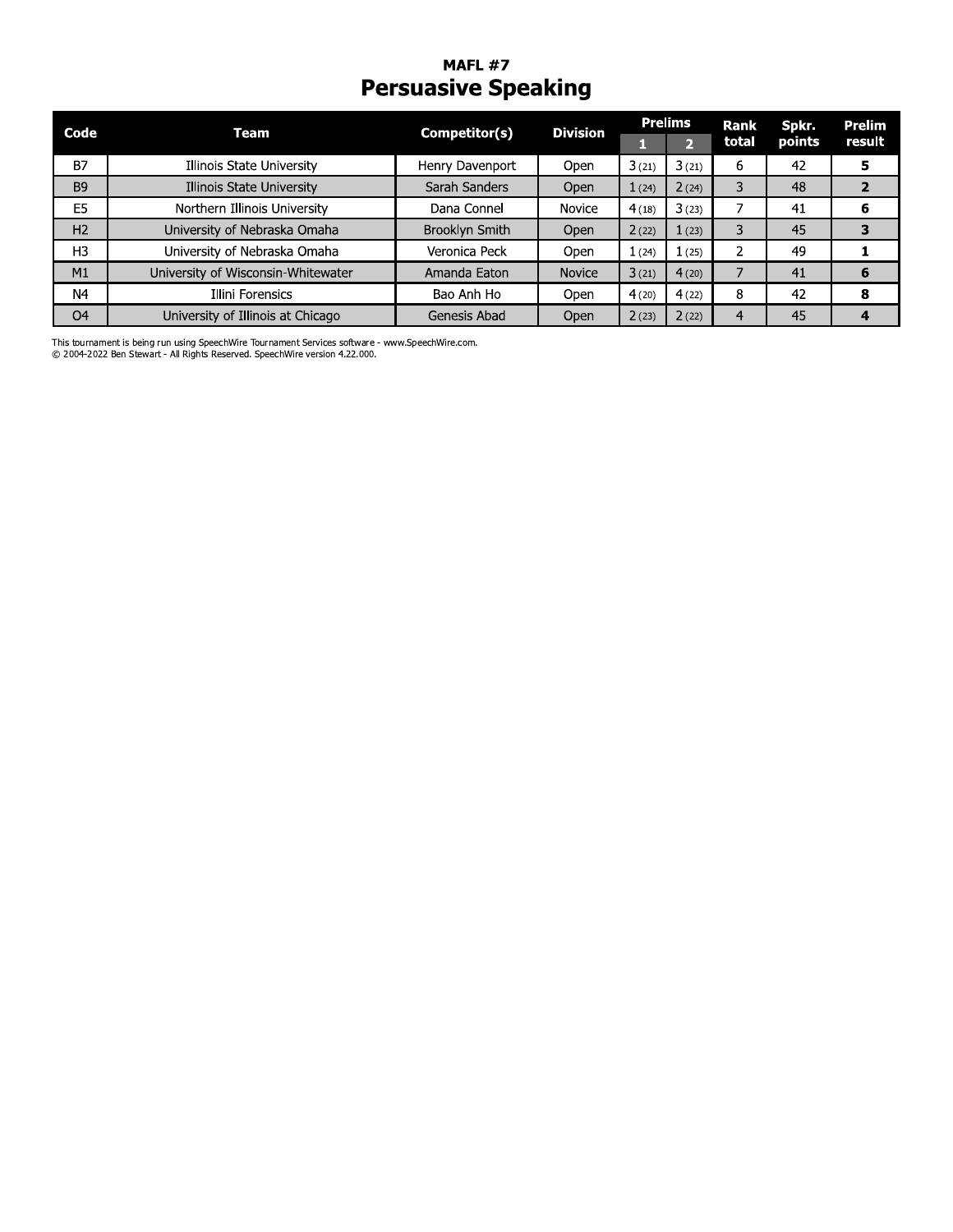#### MAFL  $\#$  / Poetry Interpretation

|                |                                    | <b>Poetry Interpretation</b> |                 |                |                |       |                             |                 |               |                  |
|----------------|------------------------------------|------------------------------|-----------------|----------------|----------------|-------|-----------------------------|-----------------|---------------|------------------|
| Code           | Team                               | Competitor(s)                | <b>Division</b> | <b>Prelims</b> | 2 <sup>1</sup> | total | <b>Rank Head to</b><br>head | Spkr.<br>points | <b>Recips</b> | Prelim<br>result |
| <b>B6</b>      | Illinois State University          | Michelle Ryan                | Open            | 2(23), 1(24)   | 3(23)          | 6     |                             | 70              | 1.83          | 1                |
| E <sub>3</sub> | Northern Illinois University       | Daniela Quiroga              | <b>Novice</b>   | 1(24), 3(22)   | 2(24)          | 6     |                             | 70              | 1.83          |                  |
| L3             | University of Alabama              | Sophie Akhtar                | Open            | 3(22), 2(23)   | 1(25)          | 6     |                             | 70              | 1.83          |                  |
| M <sub>4</sub> | University of Wisconsin-Whitewater | Elle Patterson               | <b>Novice</b>   | 4(21), 4(20)   | 4(22)          | 12    |                             | 63              | 0.75          | 4                |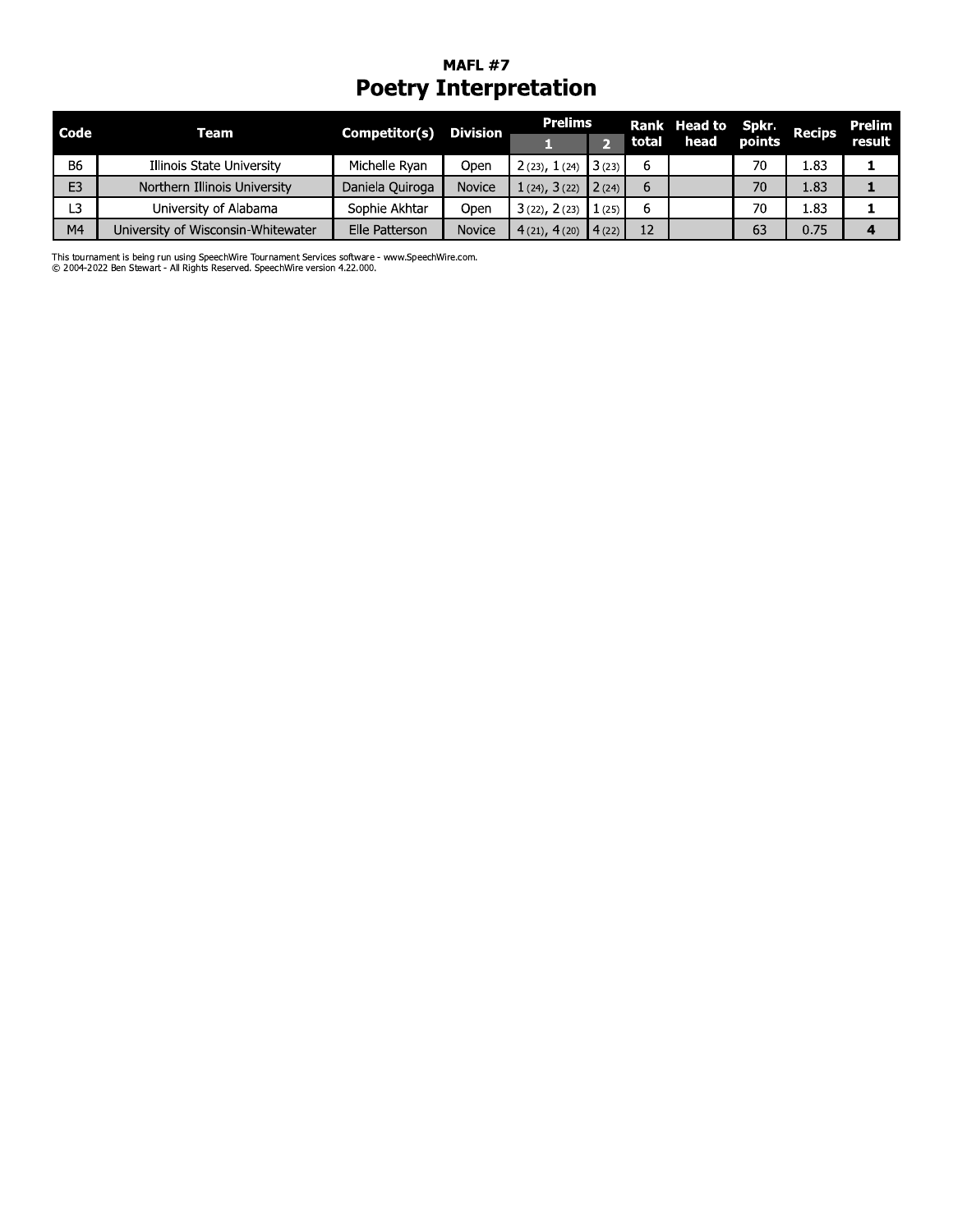# MAFL #7<br>**Program Oral Interpretation**

| <b>Code</b>    | Team                               | Competitor(s)      | Division      |       | <b>Prelims</b>            |       | Rank Head to Spkr. Recips |        |      | Prelim |
|----------------|------------------------------------|--------------------|---------------|-------|---------------------------|-------|---------------------------|--------|------|--------|
|                |                                    |                    |               |       |                           | total | head                      | points |      | result |
| H1             | University of Nebraska Omaha       | Trinity Weers      | Open          | 2(24) | 3(23), 3(22)              |       |                           | 69     | 1.17 |        |
| H <sub>6</sub> | University of Nebraska Omaha       | <b>Riley Smith</b> | Open          | 1(25) | 1(25), 1(25)              |       |                           | 75     | 3.00 |        |
| M <sub>1</sub> | University of Wisconsin-Whitewater | Amanda Eaton       | Novice        |       | $4(22)$ $2(24)$ , $2(24)$ |       |                           | 70     | 1.25 |        |
| M <sub>5</sub> | University of Wisconsin-Whitewater | Ella Bathke        | <b>Novice</b> | 3(23) | $4(22)$ , $4(20)$         | 11    |                           | 65     | 0.83 |        |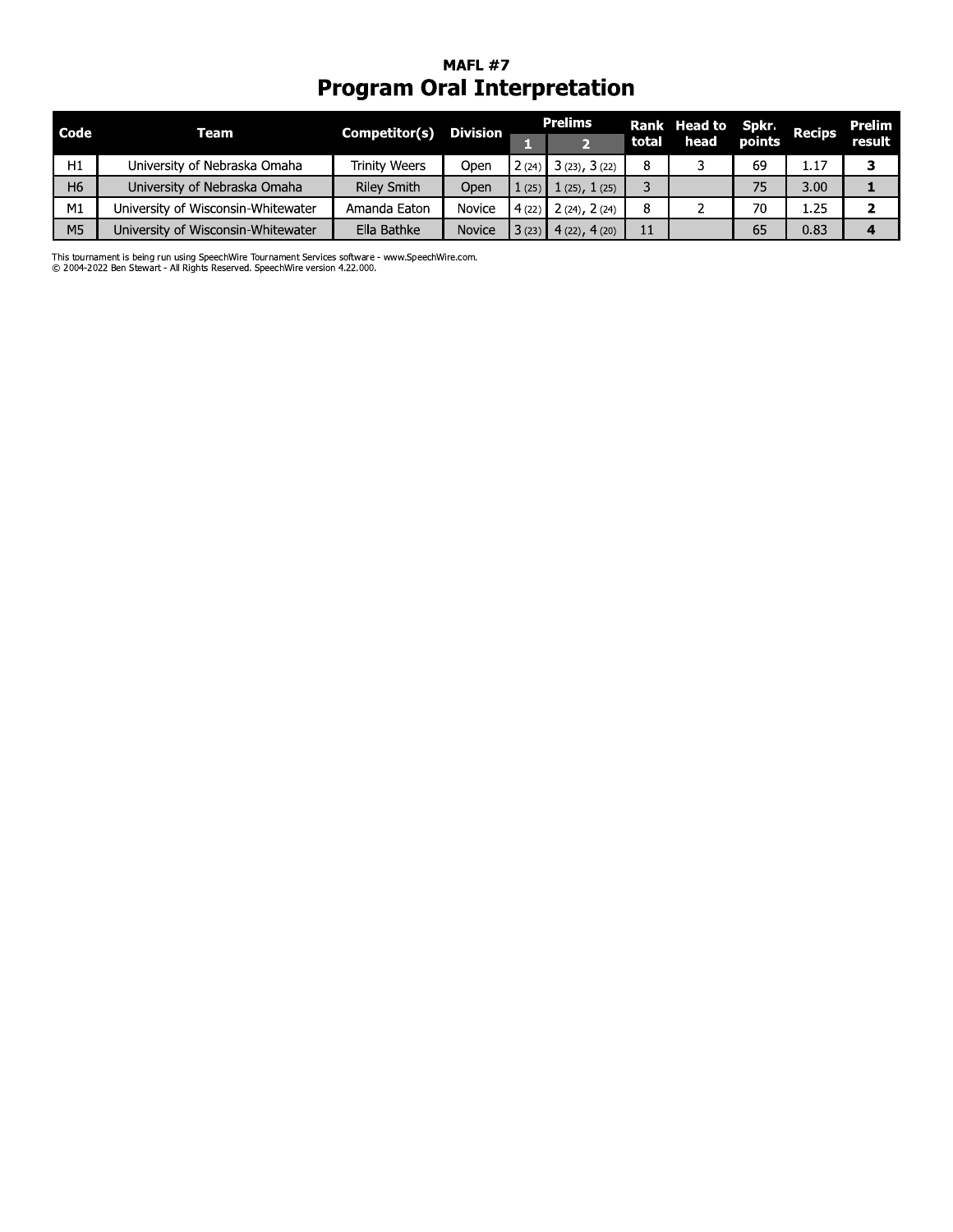#### **MAFL #7 Prose Interpretation**

| Code           | Team                               | Competitor(s)        | <b>Division</b> |       | <b>Prelims</b> | <b>Rank</b>    | Spkr.  | Prelim       |
|----------------|------------------------------------|----------------------|-----------------|-------|----------------|----------------|--------|--------------|
|                |                                    |                      |                 |       | Þ.             | total          | points | result       |
| <b>B1</b>      | Illinois State University          | Mycah Butler         | Open            | 1(24) | 3(23)          | 4              | 47     | $\mathbf{2}$ |
| <b>B4</b>      | Illinois State University          | Alyssa Conde         | Open            | 2(21) | 3(22)          | 5              | 43     | 5            |
| <b>B5</b>      | Illinois State University          | Faith Hincapie       | Open            | 1(25) | 1(25)          | 2              | 50     |              |
| E1             | Northern Illinois University       | Cara Burns           | <b>Novice</b>   | 5(19) | 5(19)          | 10             | 38     | 10           |
| E <sub>2</sub> | Northern Illinois University       | Isabelle Bruett      | Novice          | 5(15) | 5(20)          | 10             | 35     | 12           |
| G1             | University of Wisconsin-Madison    | Marina Kerekes       | <b>Novice</b>   | 5(16) | 5(20)          | 10             | 36     | 11           |
| H1             | University of Nebraska Omaha       | <b>Trinity Weers</b> | Open            | 3(21) | 5(21)          | 8              | 42     | 7            |
| L1             | University of Alabama              | Elle Standish        | Open            | 5(18) | 4(22)          | 9              | 40     | 9            |
| L <sub>2</sub> | University of Alabama              | Rebekah Langford     | Open            | 3(19) | 1(24)          | 4              | 43     | 4            |
| M <sub>3</sub> | University of Wisconsin-Whitewater | Abby Frey            | <b>Novice</b>   | 4(20) | 4(21)          | 8              | 41     | 8            |
| O <sub>1</sub> | University of Illinois at Chicago  | Darrow Richmond      | Open            | 4(17) | 2(24)          | 6              | 41     | 6            |
| O <sub>2</sub> | University of Illinois at Chicago  | Aniyah Clemons       | Open            | 2(23) | 2(23)          | $\overline{4}$ | 46     | 3            |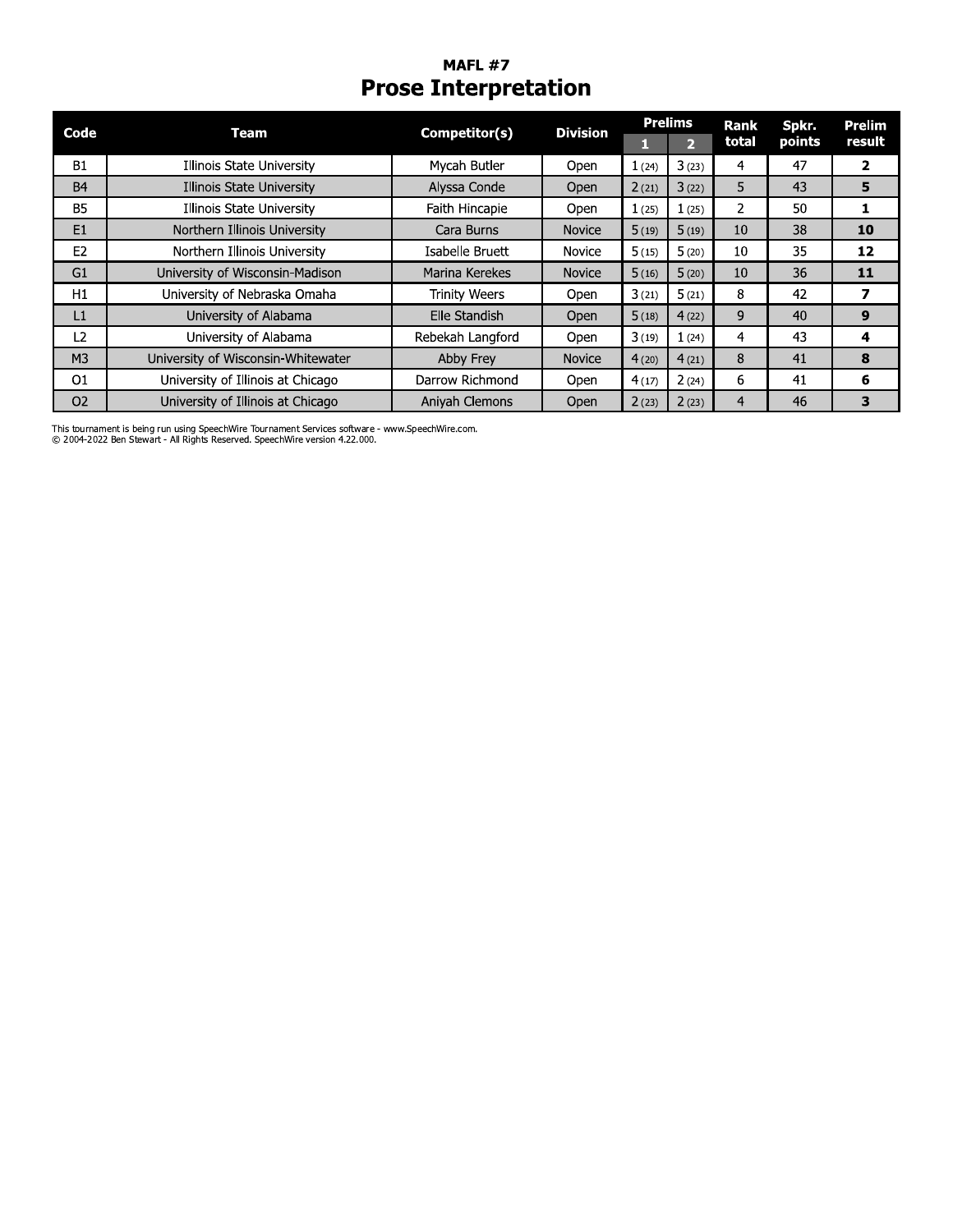# MAFL #7<br>**After Dinner Speaking**<br>Elimination round results

#### **Final round**

| Code           | <b>Name</b>       | Team                                                    | <b>X8</b> | <b>M2</b>                                   | G1 |    | Rank Judges Spkr.<br>total pref. points |    | <b>Recips Place</b> |                |
|----------------|-------------------|---------------------------------------------------------|-----------|---------------------------------------------|----|----|-----------------------------------------|----|---------------------|----------------|
| O <sub>5</sub> | Isabel Kapustka   | University of Illinois at Chicago                       |           | $2(24)$ $2(24)$ $2(21)$                     |    | 6  |                                         | 69 | 1.50                |                |
| H <sub>5</sub> | Kadance McDonnell | University of Nebraska Omaha                            |           | $(22)$ 3 (23) 1 (23)                        |    | 8  |                                         | 68 | 1.58                | $\overline{2}$ |
| H <sub>4</sub> | Brooklynn Schmidt | University of Nebraska Omaha                            |           | $1(25)$ 4 (22) 4 (19)                       |    | q  |                                         | 66 | 1.50                | 3              |
| <b>B8</b>      | Jedge Slothower   | Illinois State University                               |           | $\vert 5(21) \vert 1(25) \vert 6(17) \vert$ |    | 12 |                                         | 63 | 1.37                | 4              |
| J <sub>1</sub> | Ali Metzen        | University of Wisconsin-Eau Claire 3 (23) 5 (20) 5 (18) |           |                                             |    | 13 |                                         | 61 | 0.73                | 5              |
| <b>B7</b>      | Henry Davenport   | Illinois State University                               |           | 6 (20)  6 (19)  3 (20)                      |    | 15 |                                         | 59 | 0.67                | 6              |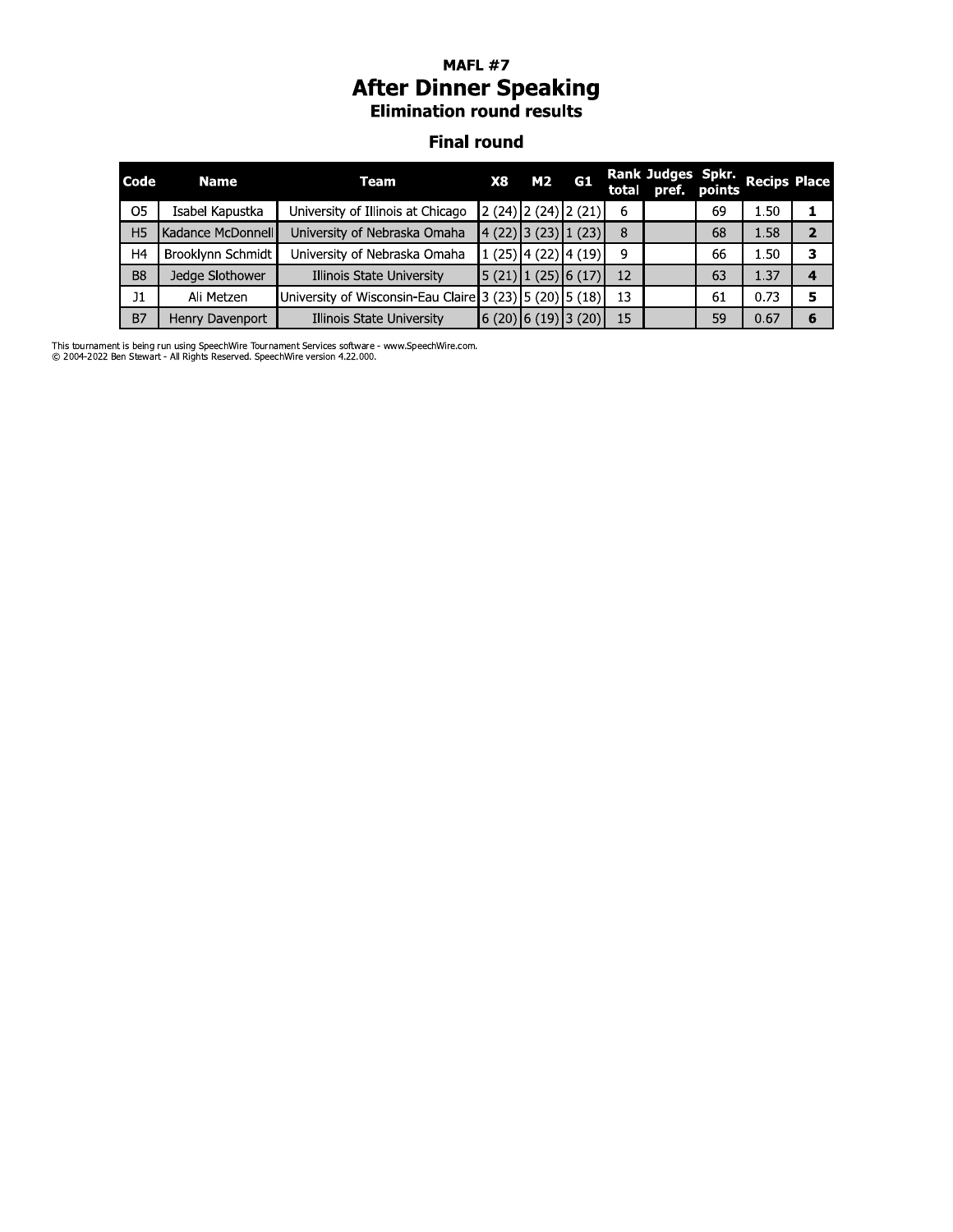# **MAFL #7 Communication Analysis**<br>Elimination round results

There are no elimination rounds in this grouping yet.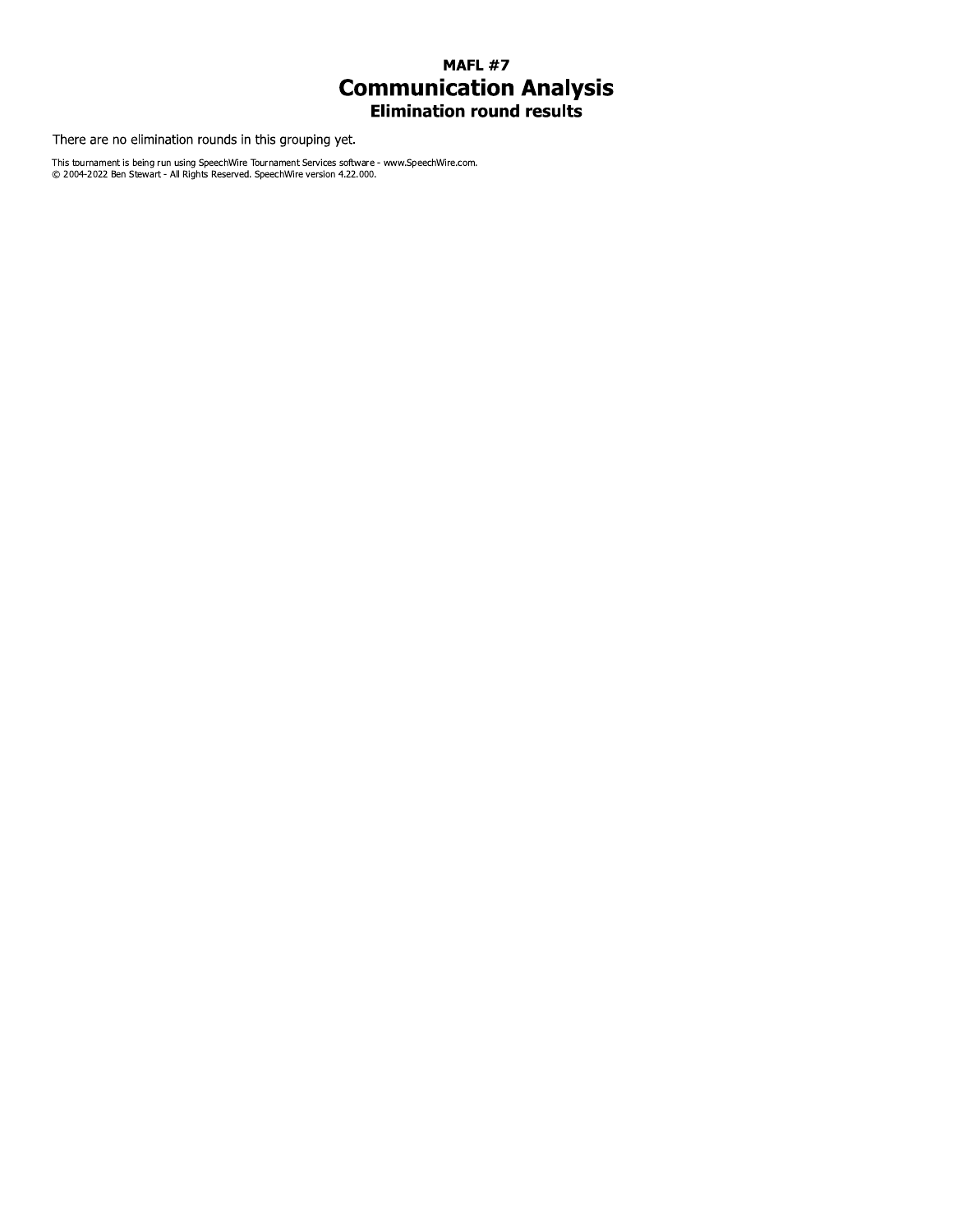#### MAFL  $\#$  / *Dramatic Interpretation* **Elimination round results**

#### Finai round

|                |                  | <b>Dramatic Interpretation</b><br><b>Elimination round results</b><br><b>Final round</b> | MAFL #7 |                         |       |    |                                         |    |                     |                |
|----------------|------------------|------------------------------------------------------------------------------------------|---------|-------------------------|-------|----|-----------------------------------------|----|---------------------|----------------|
| Code           | <b>Name</b>      | <b>Team</b>                                                                              | H1      | X5                      | 03    |    | Rank Judges Spkr.<br>total pref. points |    | <b>Recips Place</b> |                |
| <b>B1</b>      | Mycah Butler     | Illinois State University                                                                |         | $1(23)$ $1(25)$         | 1(25) | 3  |                                         | 73 | 3.00                | 1              |
| M <sub>2</sub> | Nicole Eithun    | University of Wisconsin-Whitewater 2 (22) 2 (24) 6 (20)                                  |         |                         |       | 10 |                                         | 66 | 1.17                | $\overline{2}$ |
| B <sub>2</sub> | Sarah Keller     | Illinois State University                                                                |         | $4(20)$ 5 (21) 2 (24)   |       | 11 |                                         | 65 | 0.95                | 3              |
| N <sub>2</sub> | Daniel Dravet    | Illini Forensics                                                                         |         | $(6(18))$ 3 (23) 3 (23) |       | 12 |                                         | 64 | 0.83                | 4              |
| E1             | Cara Burns       | Northern Illinois University                                                             |         | $5(19)$ 4 (22) 4 (22)   |       | 13 |                                         | 63 | 0.70                | 5.             |
| B <sub>3</sub> | Raechel Zoellick | Illinois State University                                                                |         | $(21)$ 6 (20) 5 (21)    |       | 14 |                                         | 62 | 0.70                | 6              |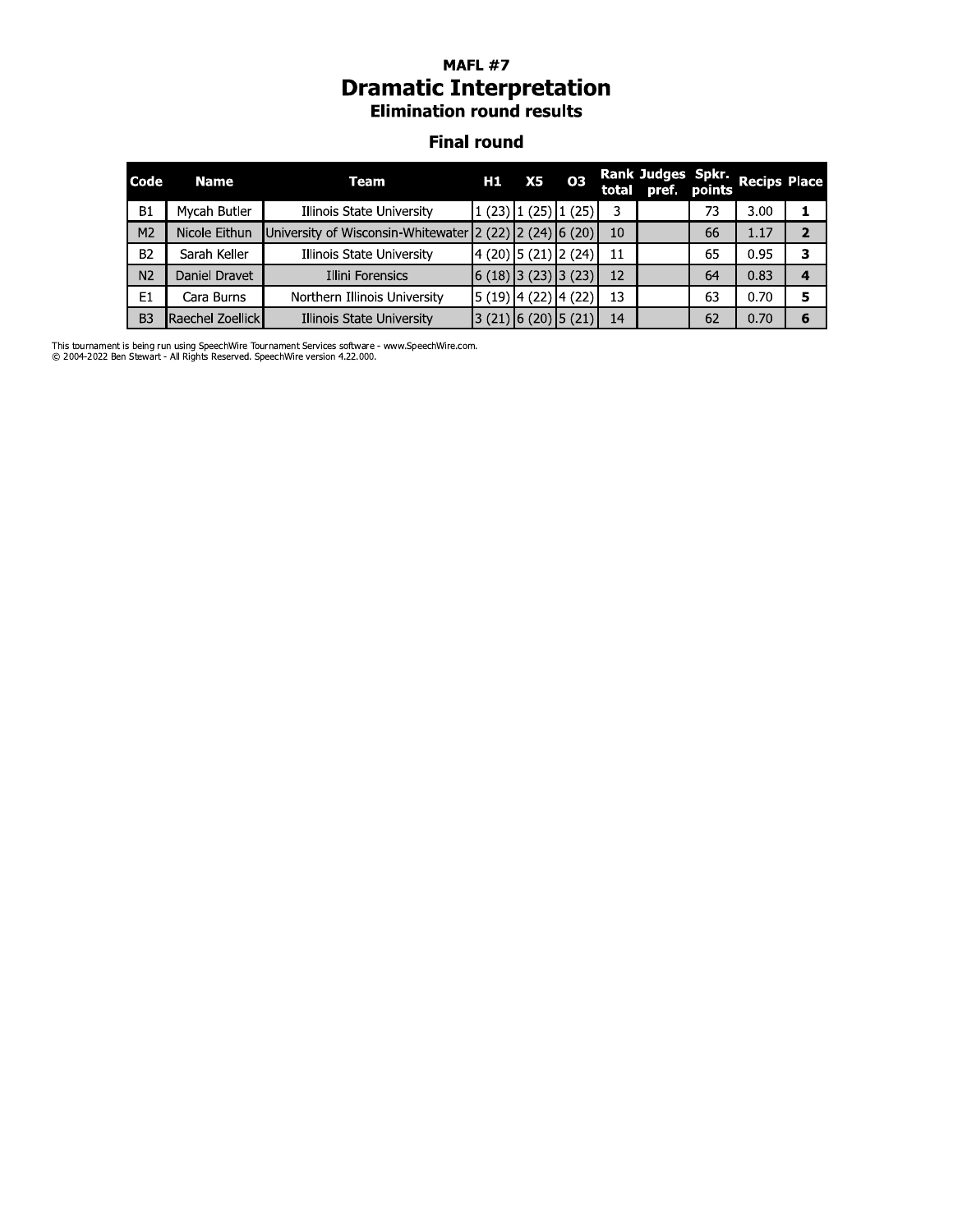# **MAFL #7 Duo Interpretation**<br>Elimination round results

There are no elimination rounds in this grouping yet.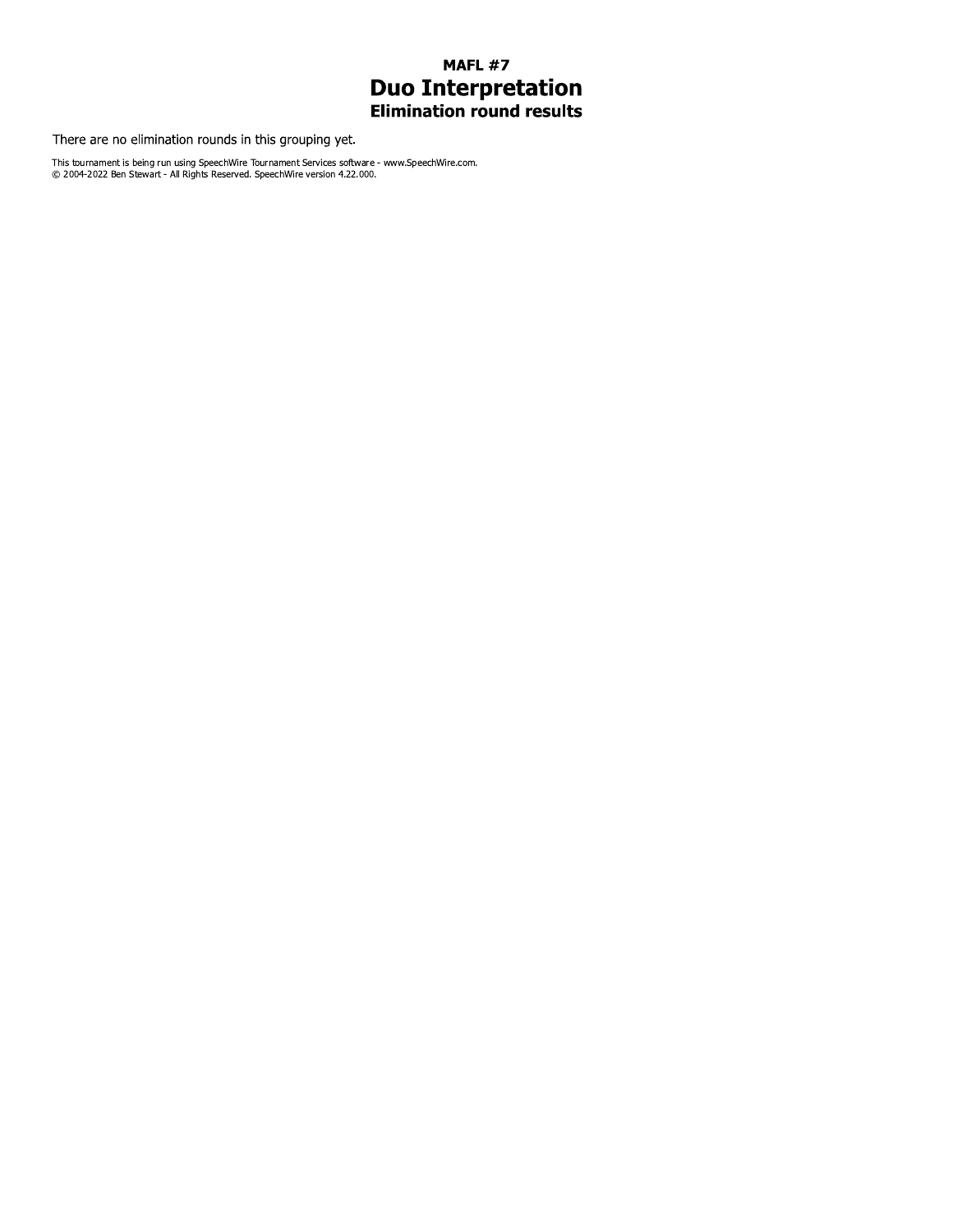# **MAFL #7 Extemporaneous Speaking**<br>Elimination round results

#### **Final round**

| <b>Code</b>    | <b>Name</b>     | Team                                                    | <b>O4</b> | 05                                          | X1 |    | Rank Judges Spkr.<br>total pref. points Recips Place |    |      |                         |
|----------------|-----------------|---------------------------------------------------------|-----------|---------------------------------------------|----|----|------------------------------------------------------|----|------|-------------------------|
| B <sub>9</sub> | Sarah Sanders   | Illinois State University                               |           | $1(25)$ 4 (21) $1(25)$                      |    | 6  |                                                      | 71 | 2.25 |                         |
| J2             | Jax Prokott     | University of Wisconsin-Eau Claire 2 (24) 1 (24) 3 (21) |           |                                             |    | 6  |                                                      | 69 | 1.83 | $\overline{\mathbf{2}}$ |
| N4             | Bao Anh Ho      | Illini Forensics                                        |           | $3(23)$ 3 (22) 2 (23)                       |    | 8  |                                                      | 68 | 1.17 | З                       |
| B <sub>8</sub> | Jedge Slothower | Illinois State University                               |           | $4(22)$ 2(23) 4(20)                         |    | 10 |                                                      | 65 | 1.00 | 4                       |
| G3             | Dylan Warnecke  | University of Wisconsin-Madison                         |           | $(6(20)$ 5 (20) 5 (18)                      |    | 16 |                                                      | 58 | 0.57 | 5                       |
| G <sub>4</sub> | Jason Li        | University of Wisconsin-Madison                         |           | $\vert 5(21) \vert 6(19) \vert 6(10) \vert$ |    | 17 |                                                      | 50 | 0.53 | 6                       |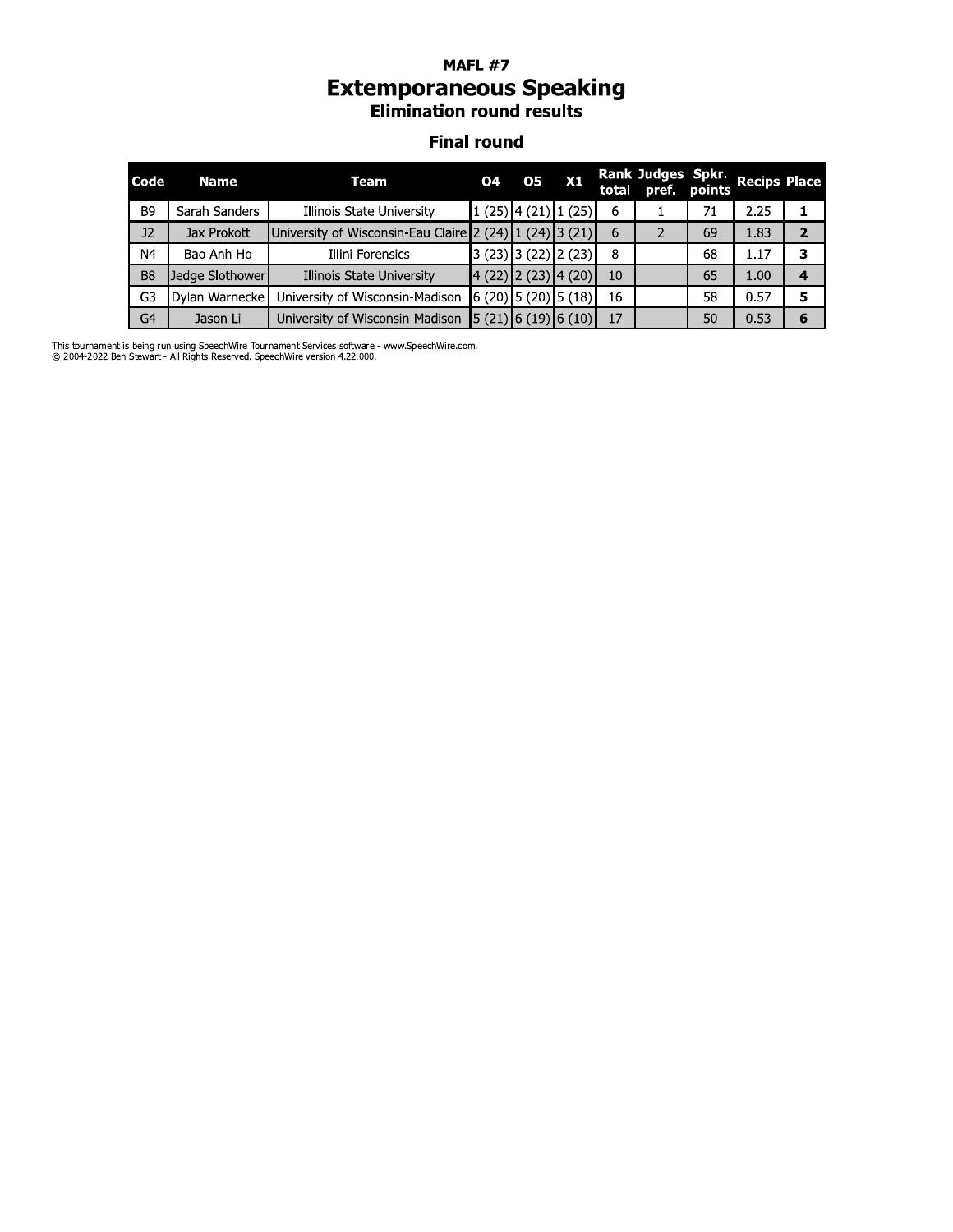#### MAFL  $\#$  / **Impromptu Speaking Elimination round results**

#### **Final round**

|                |                     | <b>Impromptu Speaking</b><br><b>Elimination round results</b> |       |       |                         |    |                                         |    |                     |              |
|----------------|---------------------|---------------------------------------------------------------|-------|-------|-------------------------|----|-----------------------------------------|----|---------------------|--------------|
|                |                     | <b>Final round</b>                                            |       |       |                         |    |                                         |    |                     |              |
| Code           | <b>Name</b>         | <b>Team</b>                                                   | E1.   |       | $01$ J1                 |    | Rank Judges Spkr.<br>total pref. points |    | <b>Recips Place</b> |              |
| <b>B7</b>      | Henry Davenport     | Illinois State University                                     |       |       | $1(24)$ $2(23)$ $1(23)$ | 4  |                                         | 70 | 2.50                |              |
| B <sub>8</sub> | Jedge Slothower     | Illinois State University                                     |       |       | $2(22)$ $1(24)$ $5(18)$ | 8  |                                         | 64 | 1.70                | $\mathbf{z}$ |
| G1             | Marina Kerekes      | University of Wisconsin-Madison 5 $(18)$ 4 $(20)$ 2 $(21)$    |       |       |                         | 11 |                                         | 59 | 0.95                | 3            |
| N <sub>3</sub> | Jameson De Beaumont | Illini Forensics                                              | 3(20) | 6(17) | 3(20)                   | 12 |                                         | 57 | 0.83                | 4            |
| O3             | Noor Awaidah        | University of Illinois at Chicago                             |       |       | 4(19) 3(22) 6(16)       | 13 |                                         | 57 | 0.75                | 5            |
| G <sub>3</sub> | Dylan Warnecke      | University of Wisconsin-Madison 6 $(17)$ 5 $(18)$ 4 $(19)$    |       |       |                         | 15 |                                         | 54 | 0.62                | 6            |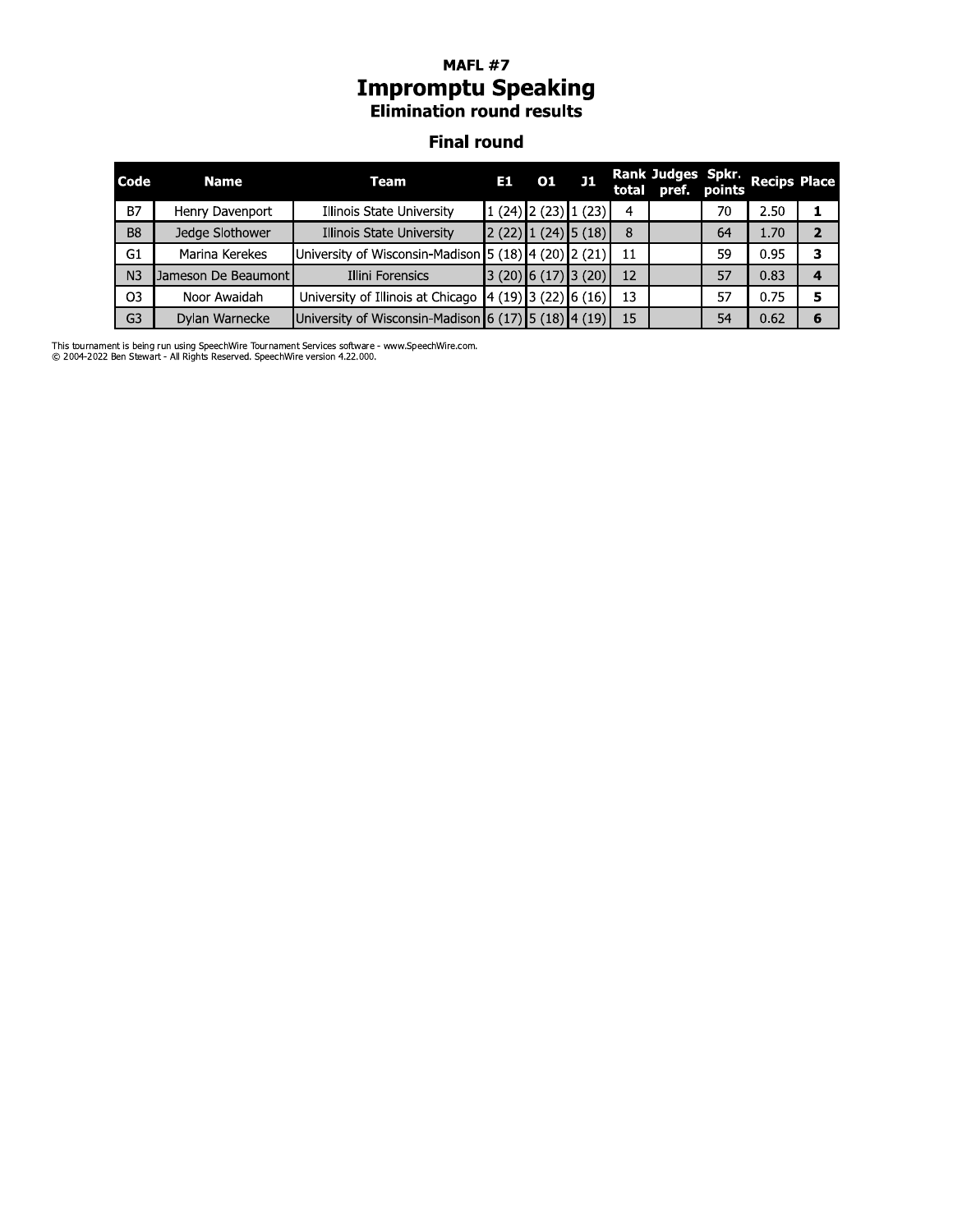# **MAFL #7 Informative Speaking**<br>Elimination round results

There are no elimination rounds in this grouping yet.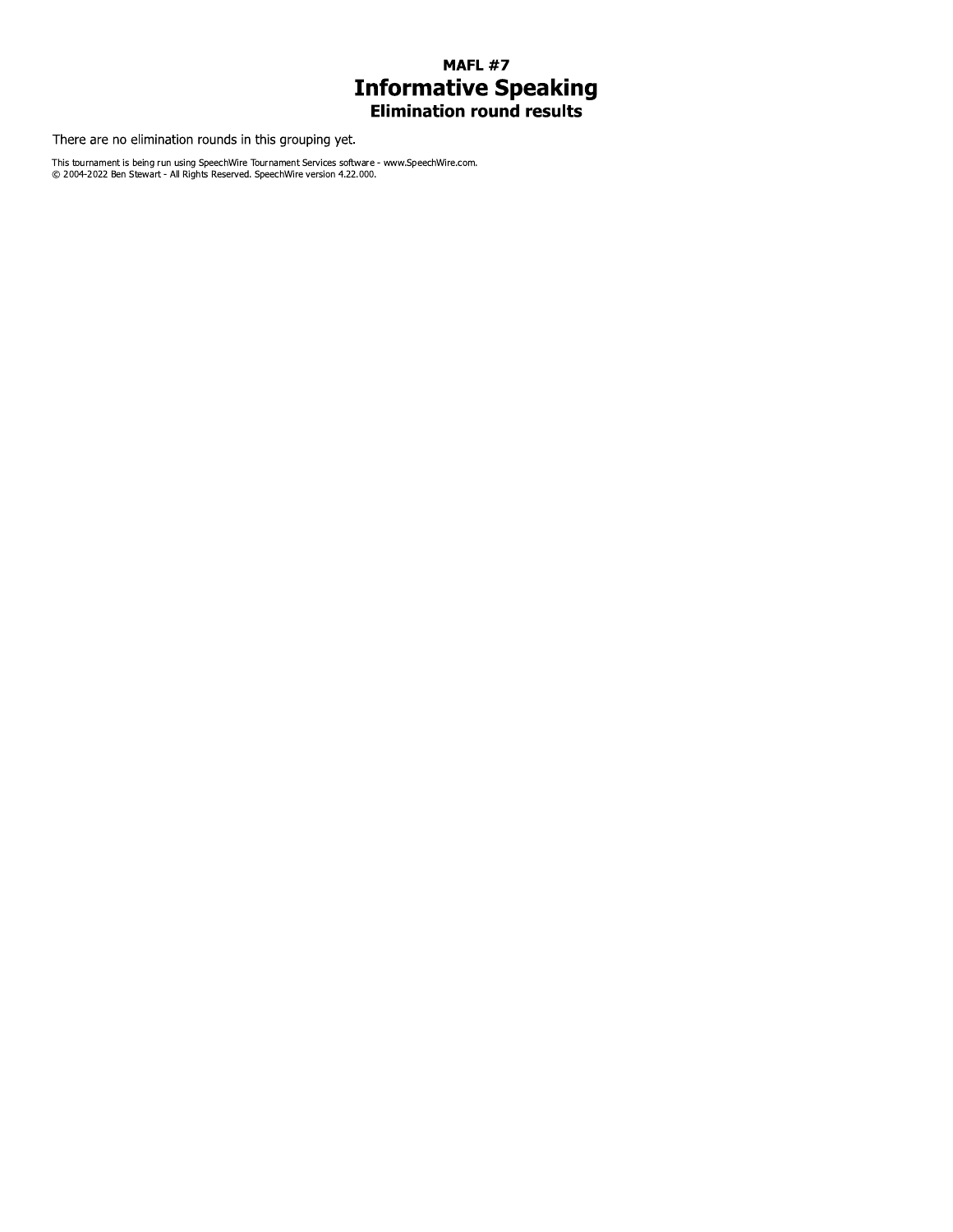# **MAFL #7 Persuasive Speaking**<br>Elimination round results

#### **Final round**

| Code           | Name            | Team                                                    | N1       | X3                                                | X <sub>2</sub>              |    | Rank Judges Spkr.<br>total pref. points Recips Place |    |      |                |
|----------------|-----------------|---------------------------------------------------------|----------|---------------------------------------------------|-----------------------------|----|------------------------------------------------------|----|------|----------------|
| <b>B9</b>      | Sarah Sanders   | Illinois State University                               |          | $1(25)$ 4 (21) 1 (25)                             |                             | 6  |                                                      | 71 | 2.25 |                |
| O <sub>4</sub> | Genesis Abad    | University of Illinois at Chicago                       |          |                                                   | $(23)$ $(24)$ $(24)$ $(24)$ | 6  |                                                      | 71 | 1.83 | $\overline{2}$ |
| M1             | Amanda Eaton    | University of Wisconsin-Whitewater 2 (24) 3 (22) 6 (20) |          |                                                   |                             | 11 |                                                      | 66 | 1.00 | 3              |
| H <sub>3</sub> | Veronica Peck   | University of Nebraska Omaha                            |          |                                                   | $4(22)$ 5 (20) 5 (21)       | 14 |                                                      | 63 | 0.65 | 4              |
| <b>B7</b>      | Henry Davenport | Illinois State University                               |          | $\vert 5 \, (21) \vert 6 \, (19) \vert 4 \, (22)$ |                             | 15 | 5                                                    | 62 | 0.62 | 5              |
| H <sub>2</sub> | Brooklyn Smith  | University of Nebraska Omaha                            |          |                                                   | $(6(20)$ 2 (23) 7 (19)      | 15 | 6                                                    | 62 | 0.81 | 6              |
| E <sub>5</sub> | Dana Connel     | Northern Illinois University                            | 7 (19)]; |                                                   | ′ (18)∣3 (23)               | 17 |                                                      | 60 | 0.62 | 7              |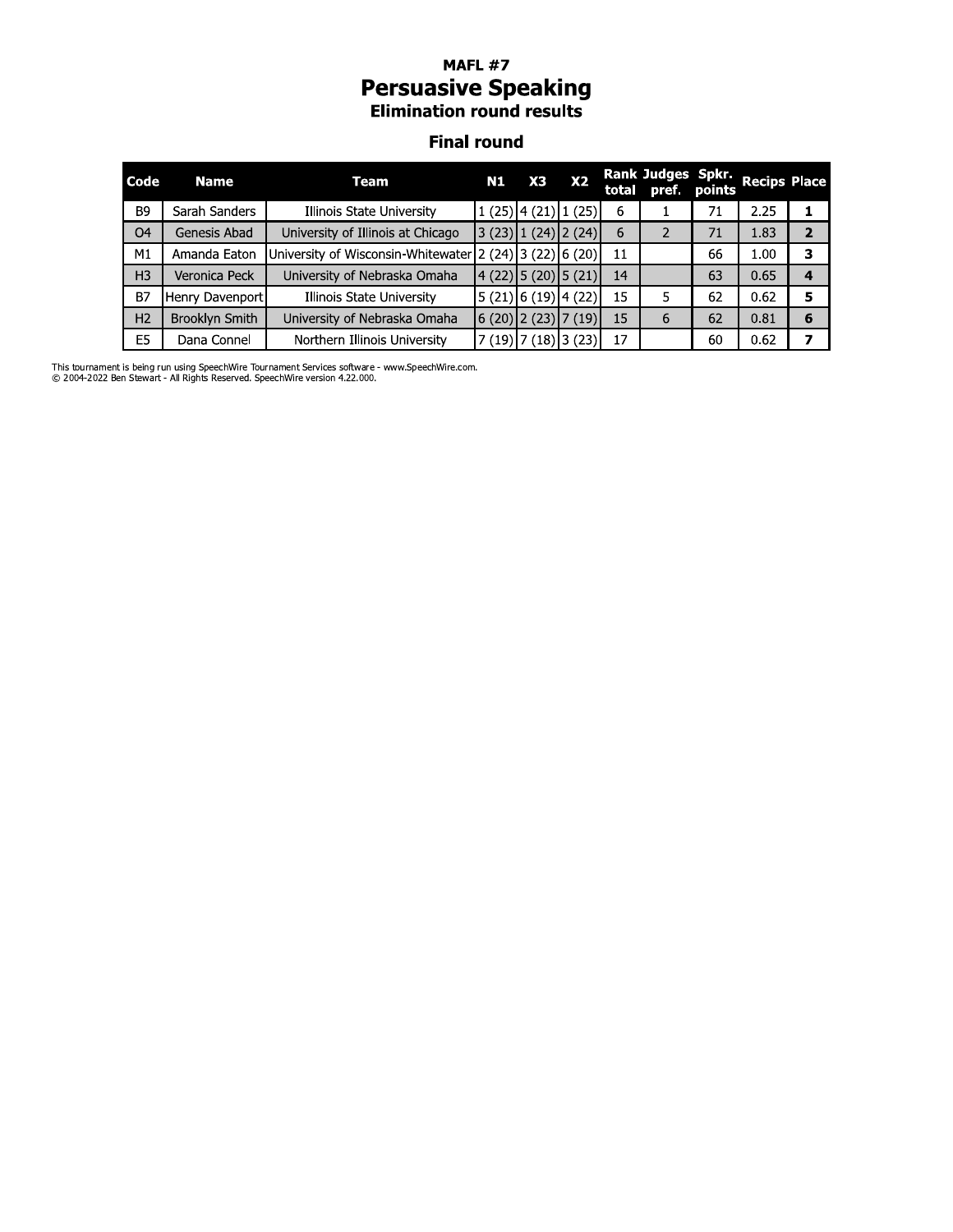## **MAFL #7 Poetry Interpretation**<br>Elimination round results

There are no elimination rounds in this grouping yet.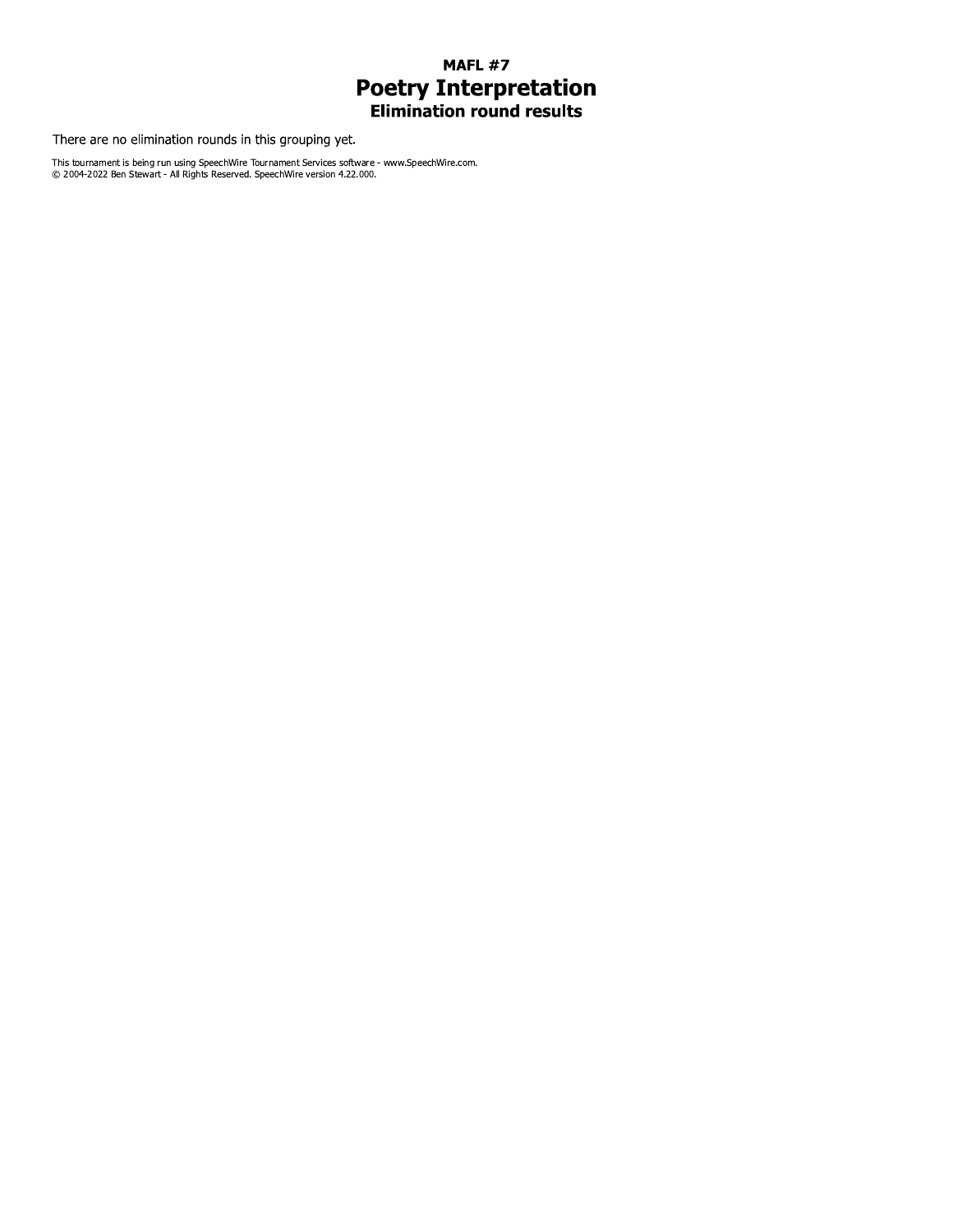## **MAFL #7 Program Oral Interpretation**<br>Elimination round results

There are no elimination rounds in this grouping yet.